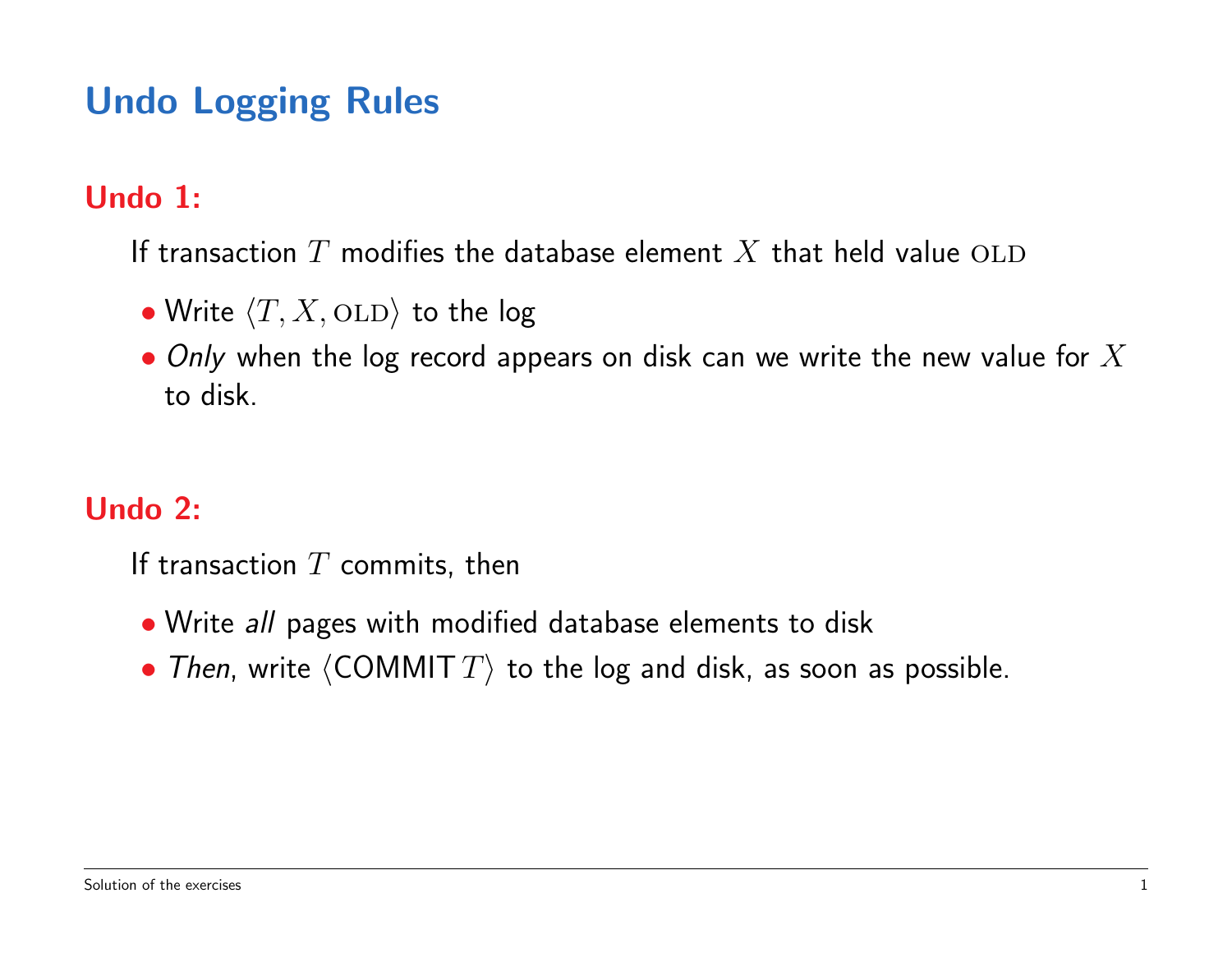# Redo Logging Rules

#### Redo 1:

If transaction  $T$  modifies the database element  $X$  setting its value to NEW

• Write  $\langle T, X, \textsc{new} \rangle$  to the log

#### Redo 2:

If transaction  $T$  commits, then

- Write  $\langle$  COMMIT  $T\rangle$  to the log, and flush the log to the disk.
- Only then, write the new value for  $X$  to disk.

Hence, all log entries must be written to disk, before modifying any database element on disk.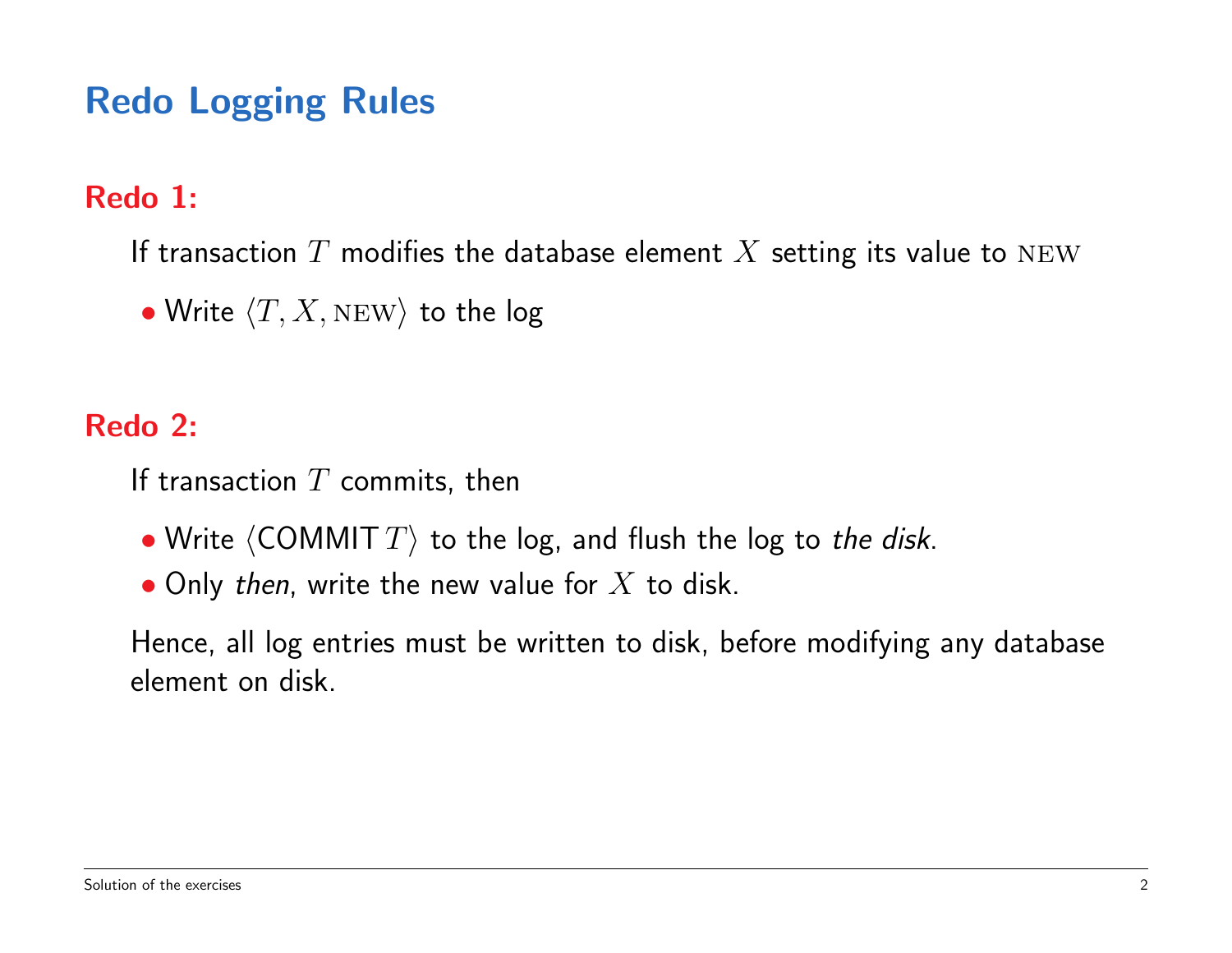# Undo/Redo Logging Rules

#### Undo/Redo 1:

If transaction  $T$  modifies database element  $X$  that held the value OLD to the value NEW

- Write  $\langle T, X, \text{OLD}, \text{NEW} \rangle$  to the log
- Log records must be flushed to disk before corresponding modified pages are written to disk
- When the transaction commits, write  $\langle$  COMMIT  $T\rangle$  to the log and flush the log.
- Modified database pages can be flushed before or after commit.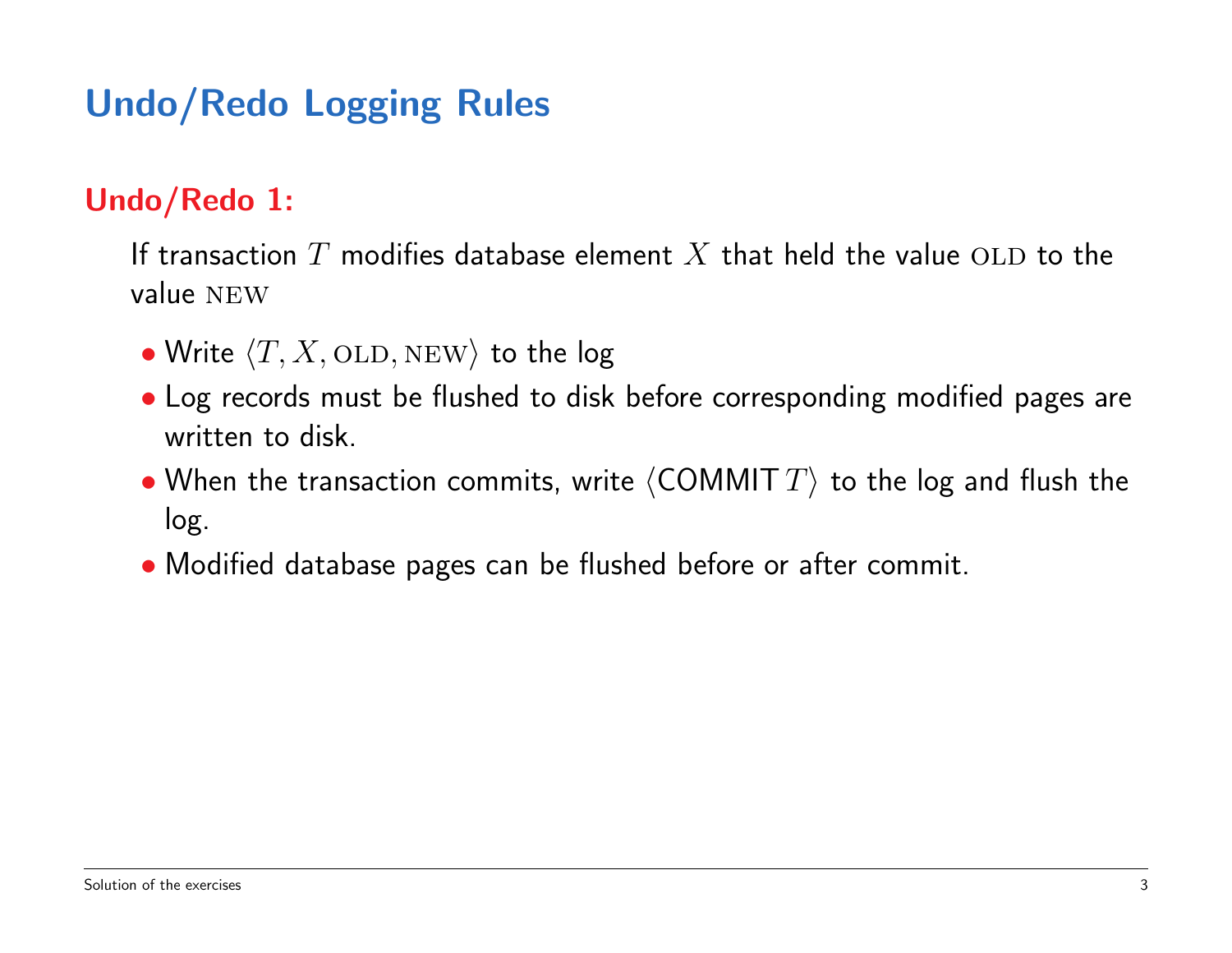Task:

Consider the following log:

 $\langle$ START  $T \rangle$  $\langle T, A, 10, 11 \rangle$  $\langle T, B, 20, 21 \rangle$  $\langle$ COMMIT  $T \rangle$ 

Tell all sequences of events that are legal for an Undo-, Redo-, and Undo/Redo-based recovery system, where the events are:

 $Output(A), Output(B), \text{Flush-Log}(A), \text{Flush-Log}(B), \text{Commit}$ 

Note that for convenience of presentation, we only use Undo/Redo log events in these slides!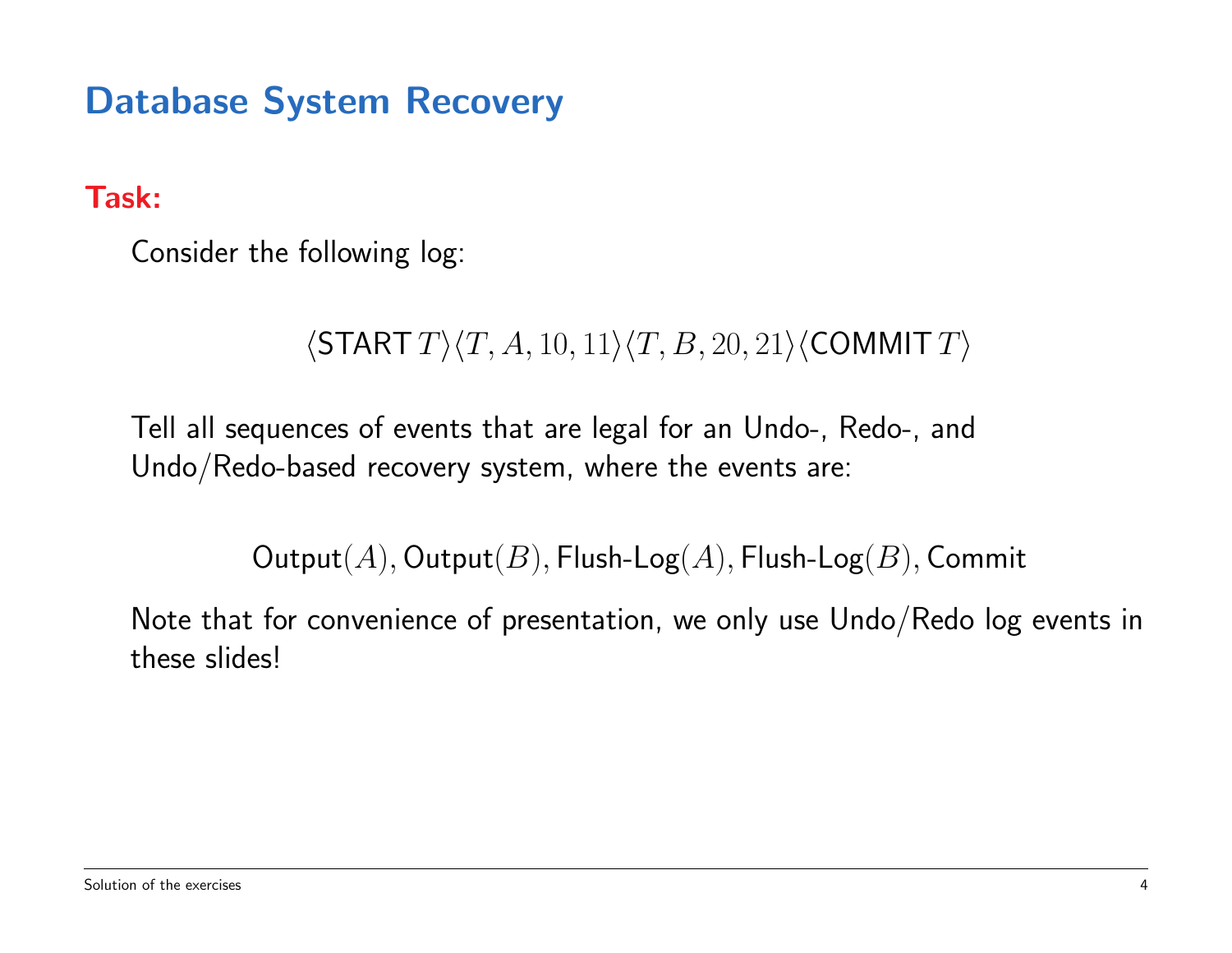#### Solution (Undo)

The constraints are:

- Flush-Log $(A) <$  Output $(A)$
- Flush-Log $(B) <$  Output $(B)$
- Flush-Log $(A)$   $<$  Flush-Log $(B)$   $<$  Commit
- $\bullet$  Output $(A) <$  Commit
- $\bullet$  Output $(B)$  < Commit

Hence, the valid sequences are:

- Flush-Log(A), Output(A), Flush-Log(B), Output(B), Commit
- Flush-Log( $A$ ), Flush-Log( $B$ ), Output( $A$ ), Output( $B$ ), Commit
- Flush-Log(A), Flush-Log(B), Output(B), Output(A), Commit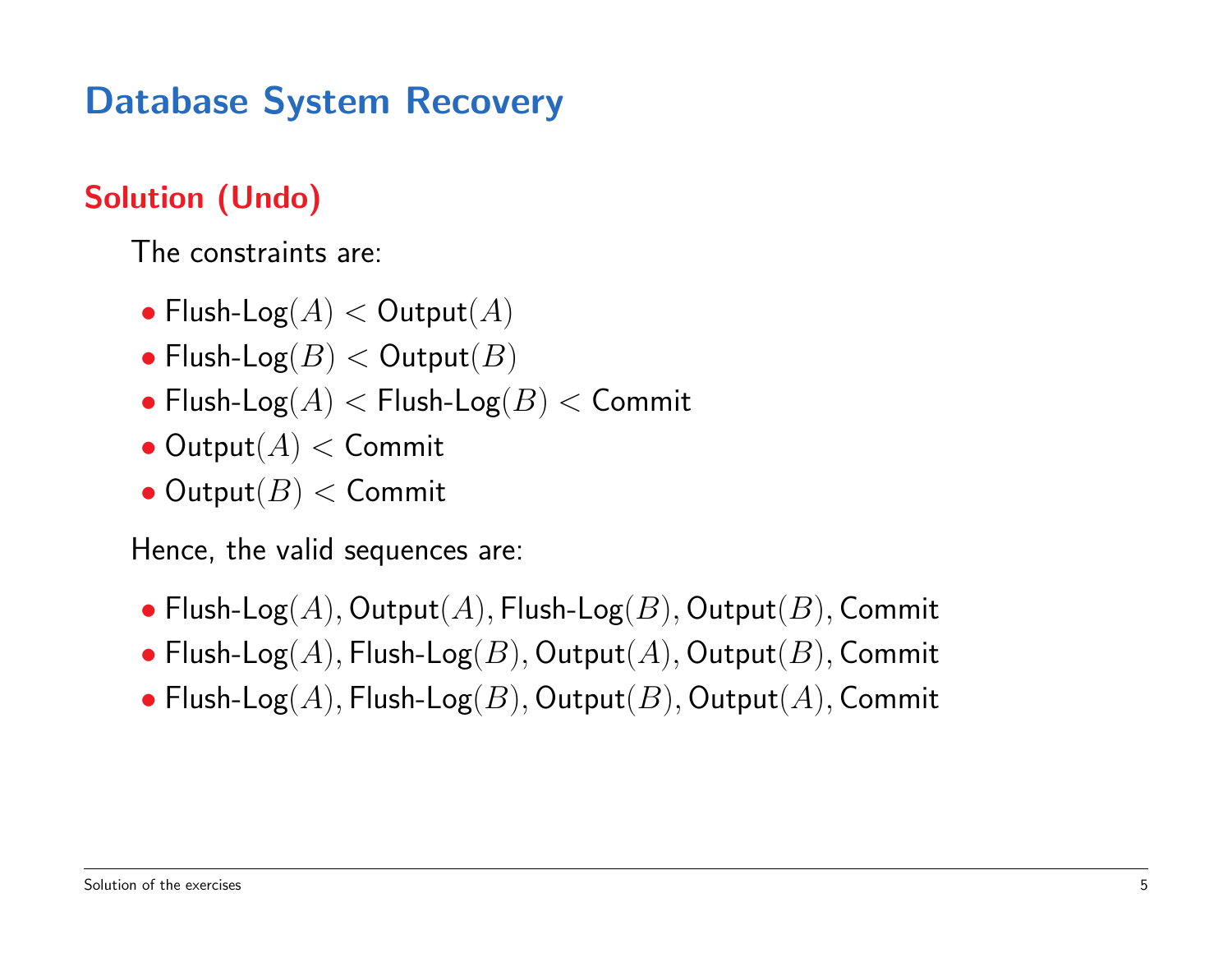#### Solution (Redo)

The constraints are:

- Flush-Log $(A) <$  Output $(A)$
- Flush-Log $(B) <$  Output $(B)$
- Flush-Log $(A)$  < Flush-Log $(B)$  < Commit
- Commit  $<$  Output $(A)$
- Commit  $<$  Output $(B)$

Hence, the valid sequences are:

- Flush-Log(A), Flush-Log(B), Commit, Output(A), Output(B)
- Flush-Log(A), Flush-Log(B), Commit, Output(B), Output(A)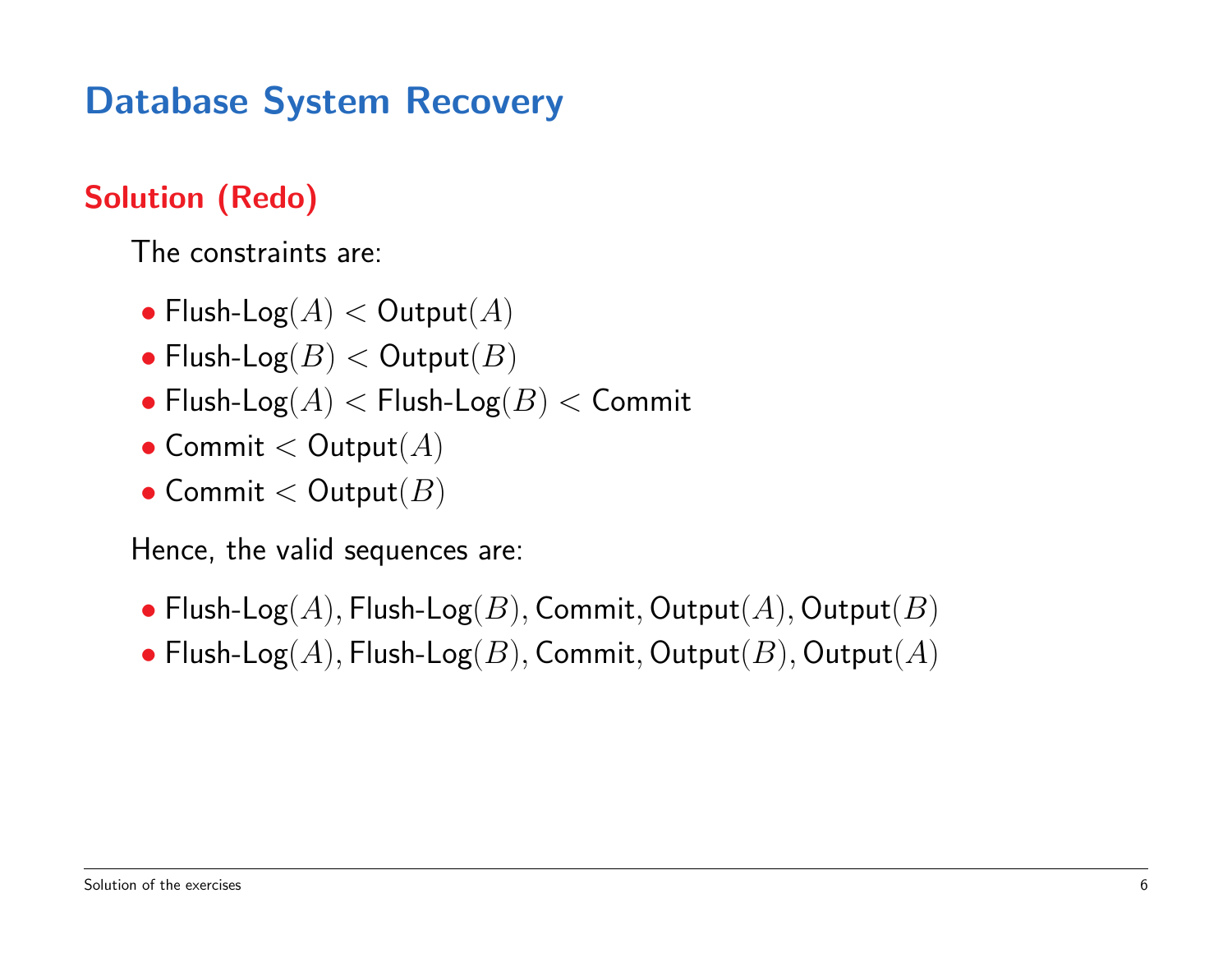#### Solution (Undo/Redo)

The constraints are:

- Flush-Log $(A) <$  Output $(A)$
- Flush-Log $(B)$  < Output $(B)$
- Flush-Log $(A)$  < Flush-Log $(B)$  < Commit

Hence, the valid sequences are:

- Flush-Log(A), Output(A), Flush-Log(B), Output(B), Commit
- Flush-Log( $A$ ), Flush-Log( $B$ ), Output( $A$ ), Output( $B$ ), Commit
- Flush-Log(A), Flush-Log(B), Output(B), Output(A), Commit
- Flush-Log(A), Flush-Log(B), Commit, Output(A), Output(B)
- Flush-Log(A), Flush-Log(B), Commit, Output(B), Output(A)
- Flush-Log( $A$ ), Output( $A$ ), Flush-Log( $B$ ), Commit, Output( $B$ )
- Flush-Log(A), Flush-Log(B), Output(A), Commit, Output(B)
- Flush-Log(A), Flush-Log(B), Output(B), Commit, Output(A)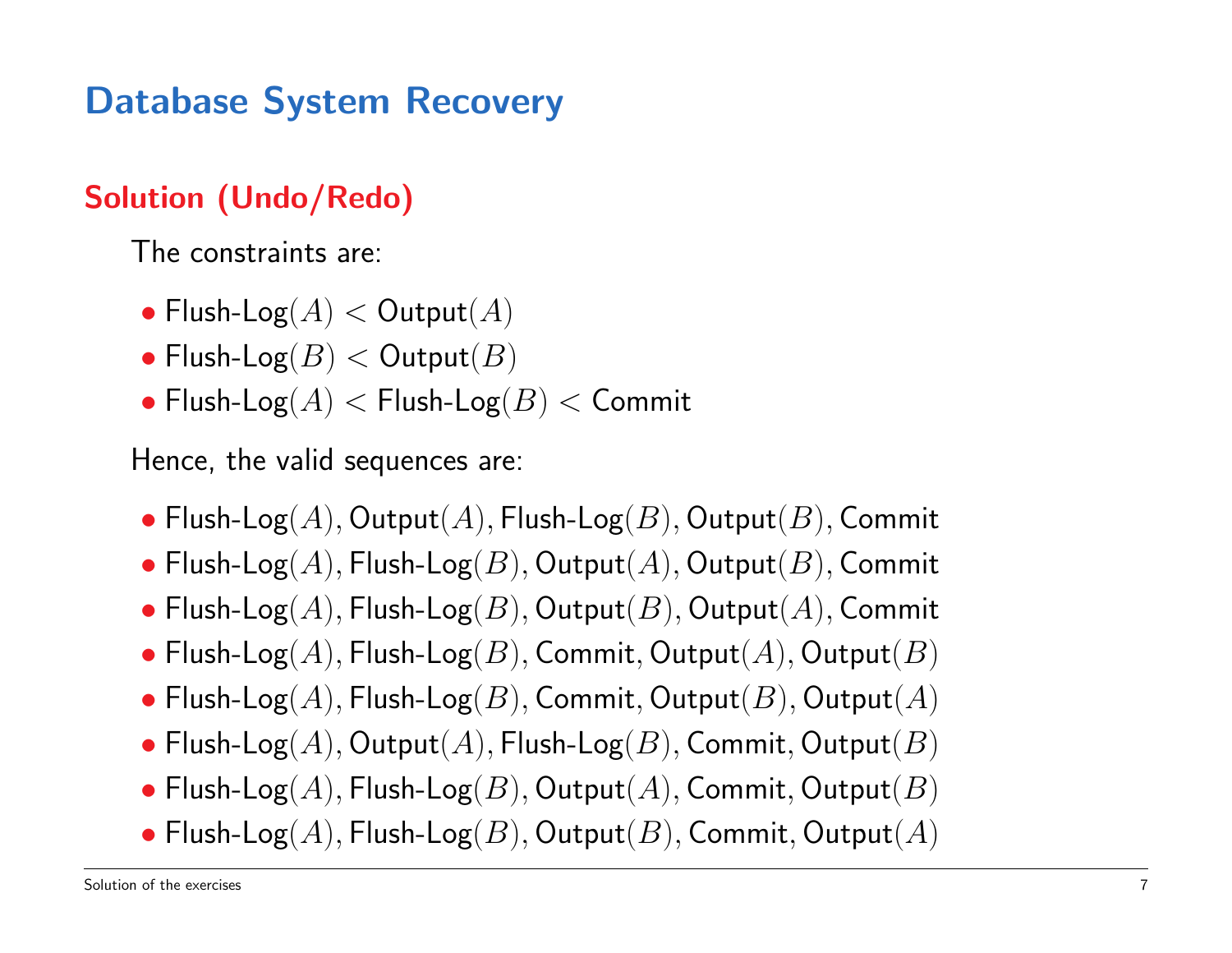Task:

Consider the following log, after a crash:

 $\langle$ START  $T \rangle \langle T, A, 10, 11 \rangle \langle$ START  $U \rangle$ 

• What values might/must have been changed?

• How does the recovery manager get the database back to a consistent state?

Discuss for Undo-, Redo-, and Undo/Redo-logging.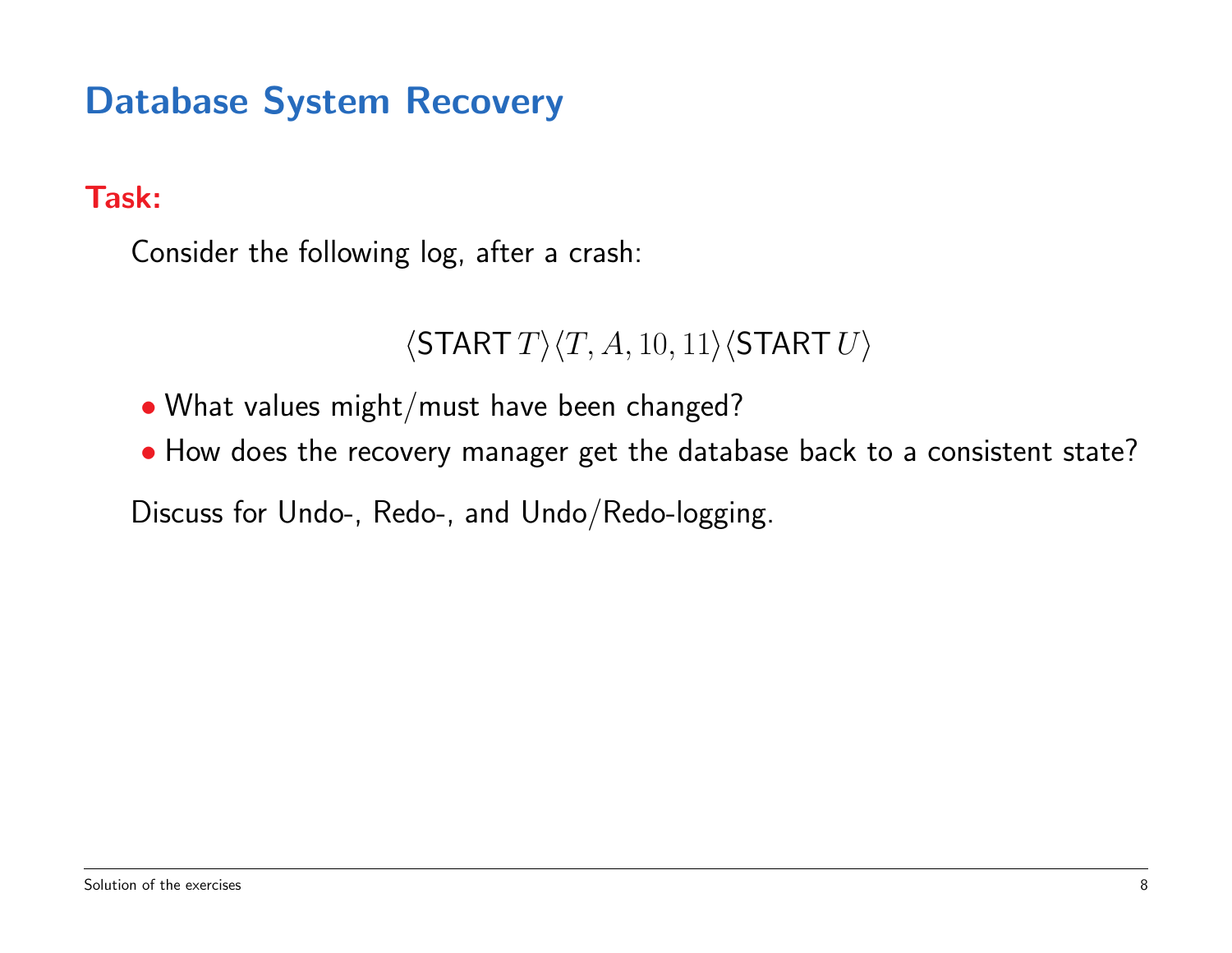### Solution (Undo)

### $\langle$ START  $T\rangle$  $\langle T, A, 10, 11\rangle$  $\langle$ START  $U\rangle$

We first identify the transactions that we need to undo. They are  $T$ , and  $U$ .

By reading the log we can conclude that:

•  $A$  might have had its value changed on disk.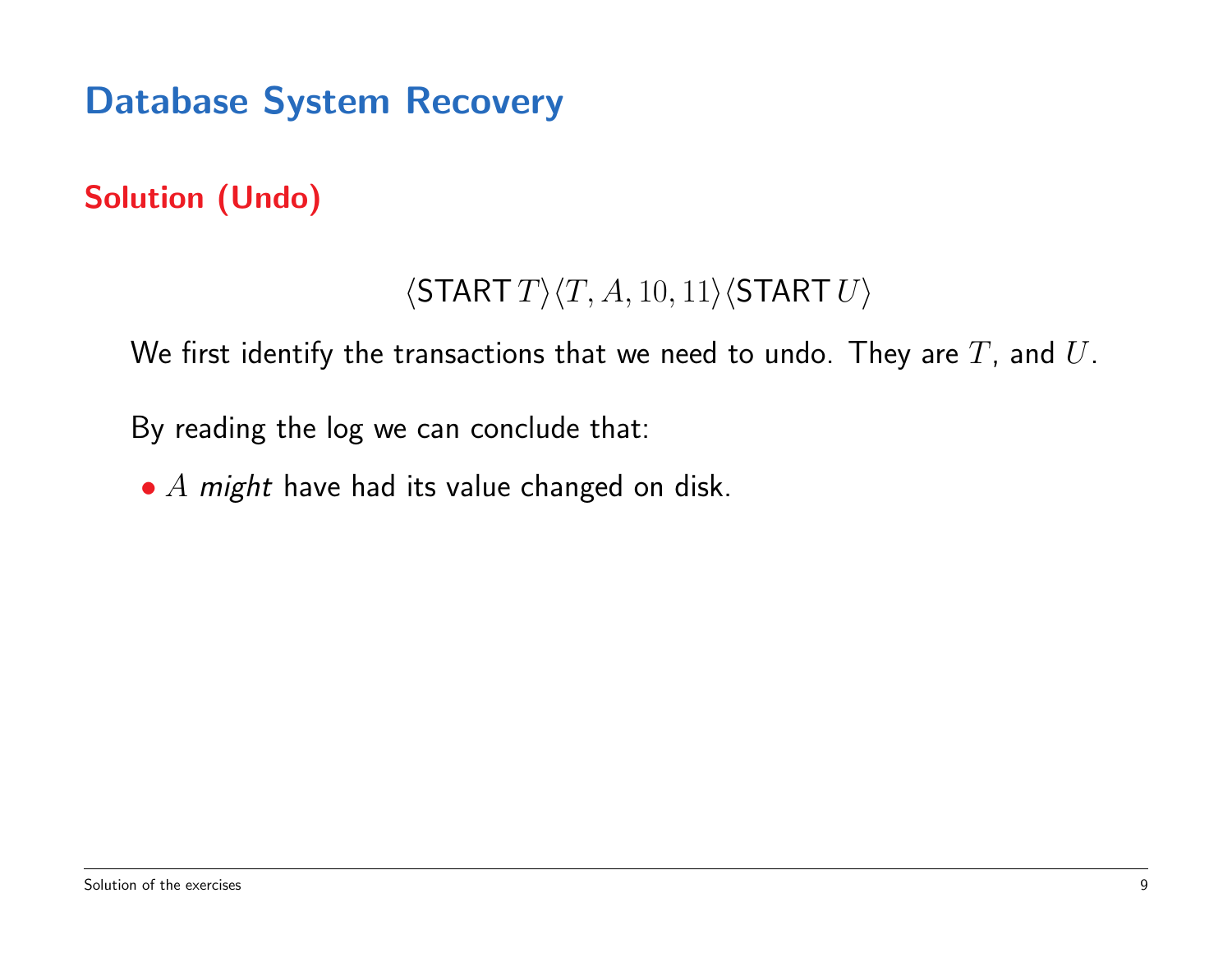### Solution (Undo)

### $\langle$ START  $T \rangle \langle T, A, 10, 11 \rangle \langle$ START  $U \rangle$

Starting from the *end* of the log, we undo as follows:

- Append  $\langle ABRT U \rangle$  to the log.
- Write value 10 for A.
- Append  $\langle ABRT \ T \rangle$  to the log.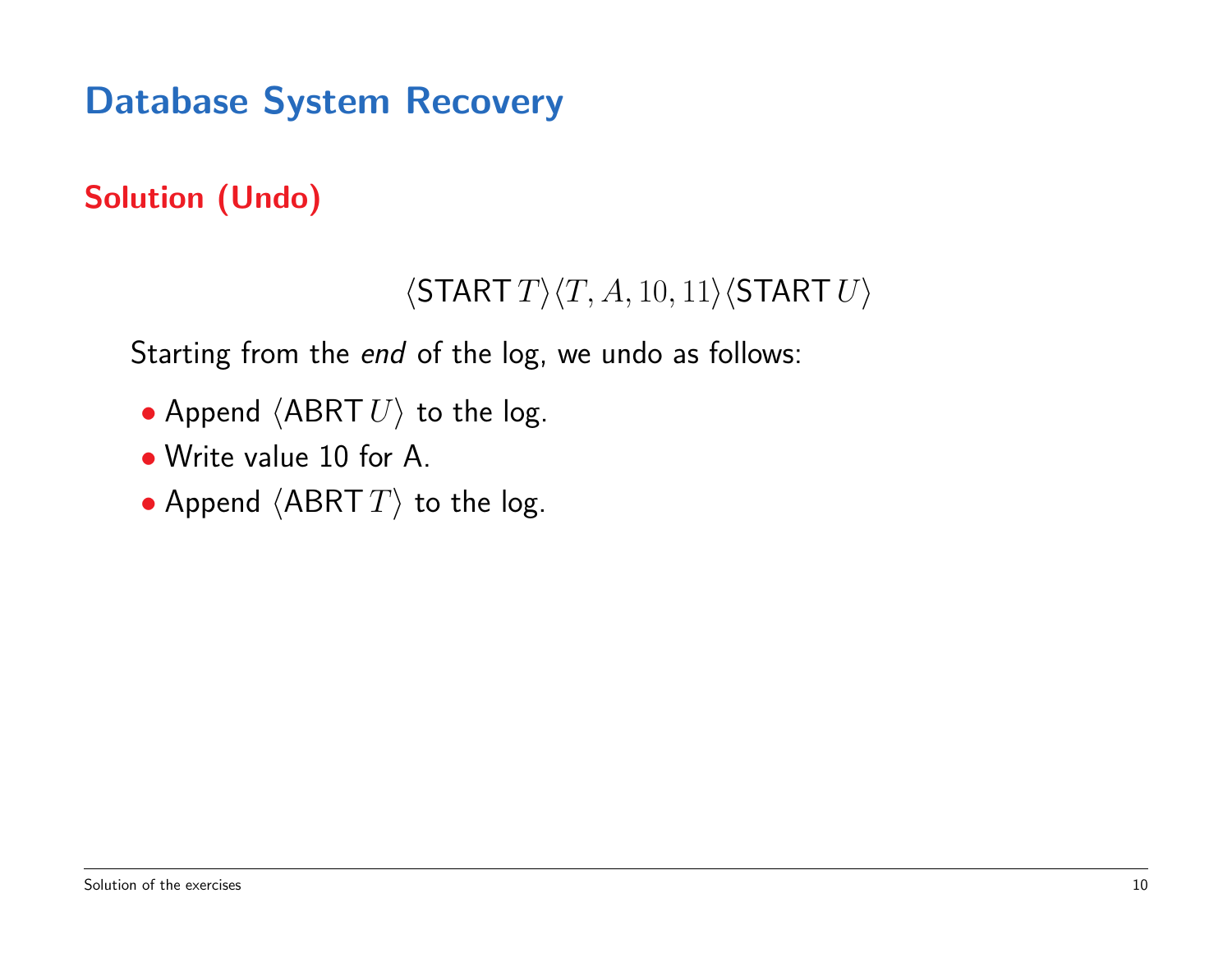### Solution (Redo)

### $\langle$ START  $T \rangle \langle T, A, 10, 11 \rangle \langle$ START  $U \rangle$

We first identify the transactions that we need to redo. No transaction has committed, so we do not need to redo any transaction.

By reading the log we can conclude that:

 $\bullet$  A cannot have had its value changed on disk.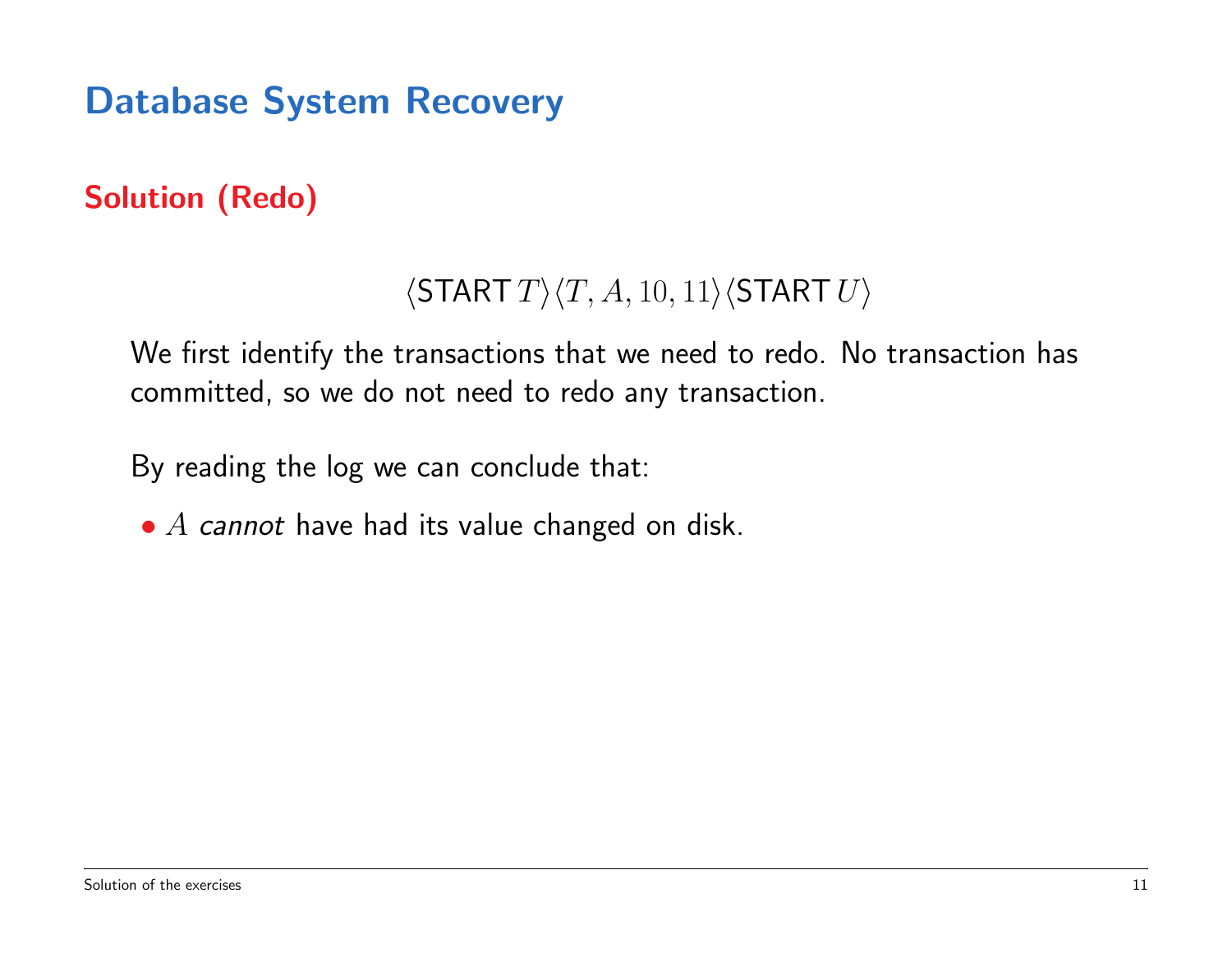### Solution (Redo)

#### $\langle$ START  $T \rangle \langle T, A, 10, 11 \rangle \langle$ START  $U \rangle$

We do not need to redo any transaction.

- Append  $\langle ABRT \ T \rangle$  to the log.
- Append  $\langle ABRT U \rangle$  to the log.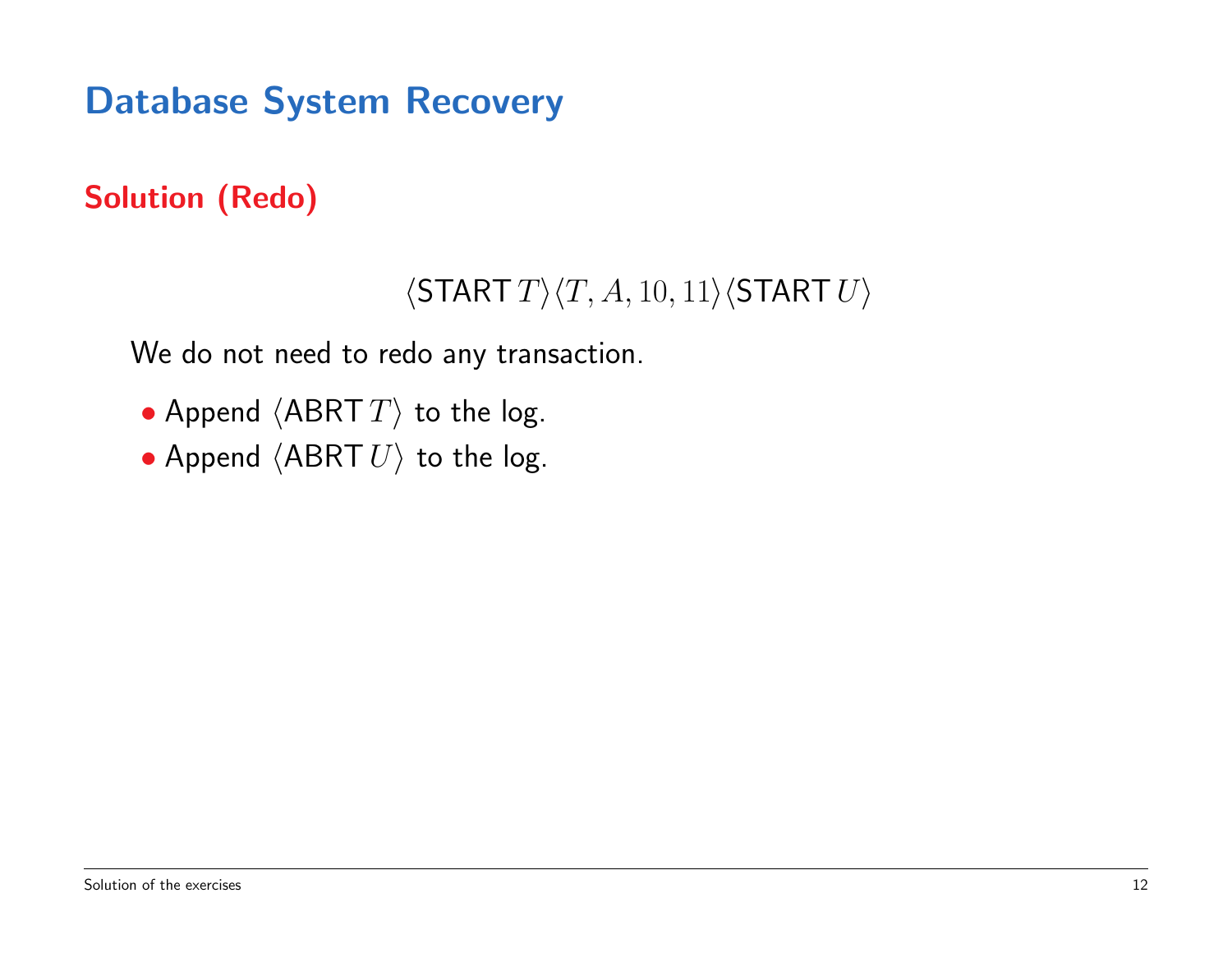### Solution (Undo/Redo)

### $\langle$ START  $T \rangle$  $\langle T, A, 10, 11 \rangle$  $\langle$ START  $U \rangle$

We first identify the transactions that we need to undo or redo. No transaction has committed, so we do not need to redo any transaction. We need to undo transactions  $T$  and  $U$ .

By reading the log we can conclude that:

•  $A$  might have had its value changed on disk.

We recover from the crash as with Undo.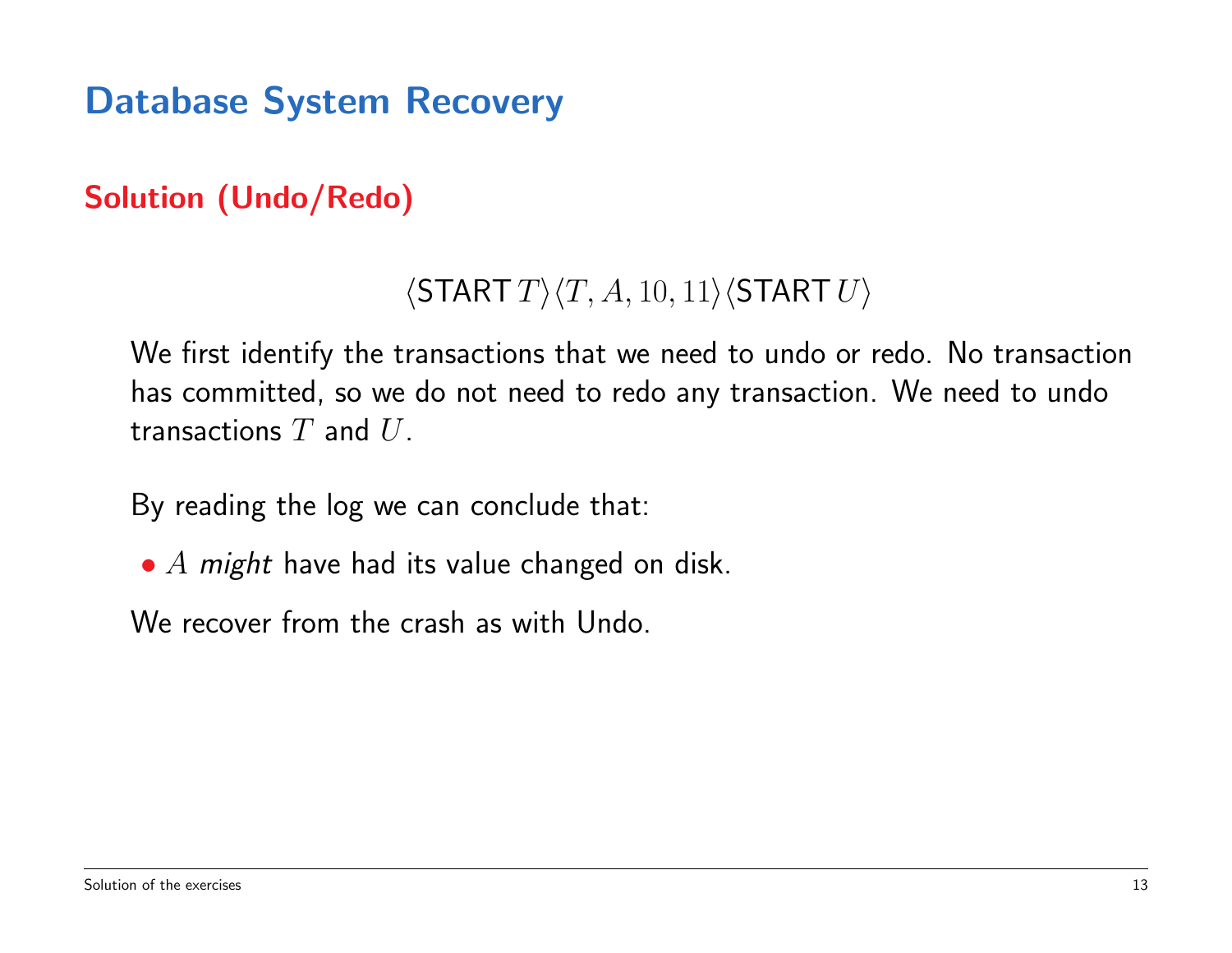### Solution (Undo/Redo)

#### $\langle$ START  $T\rangle$  $\langle T, A, 10, 11\rangle$  $\langle$ START  $U\rangle$

We do not need to redo any transaction.

Starting from the *end* of the log, we undo as follows:

- Append  $\langle ABRT U \rangle$  to the log.
- Write value 10 for A.
- Append  $\langle ABRT \ T \rangle$  to the log.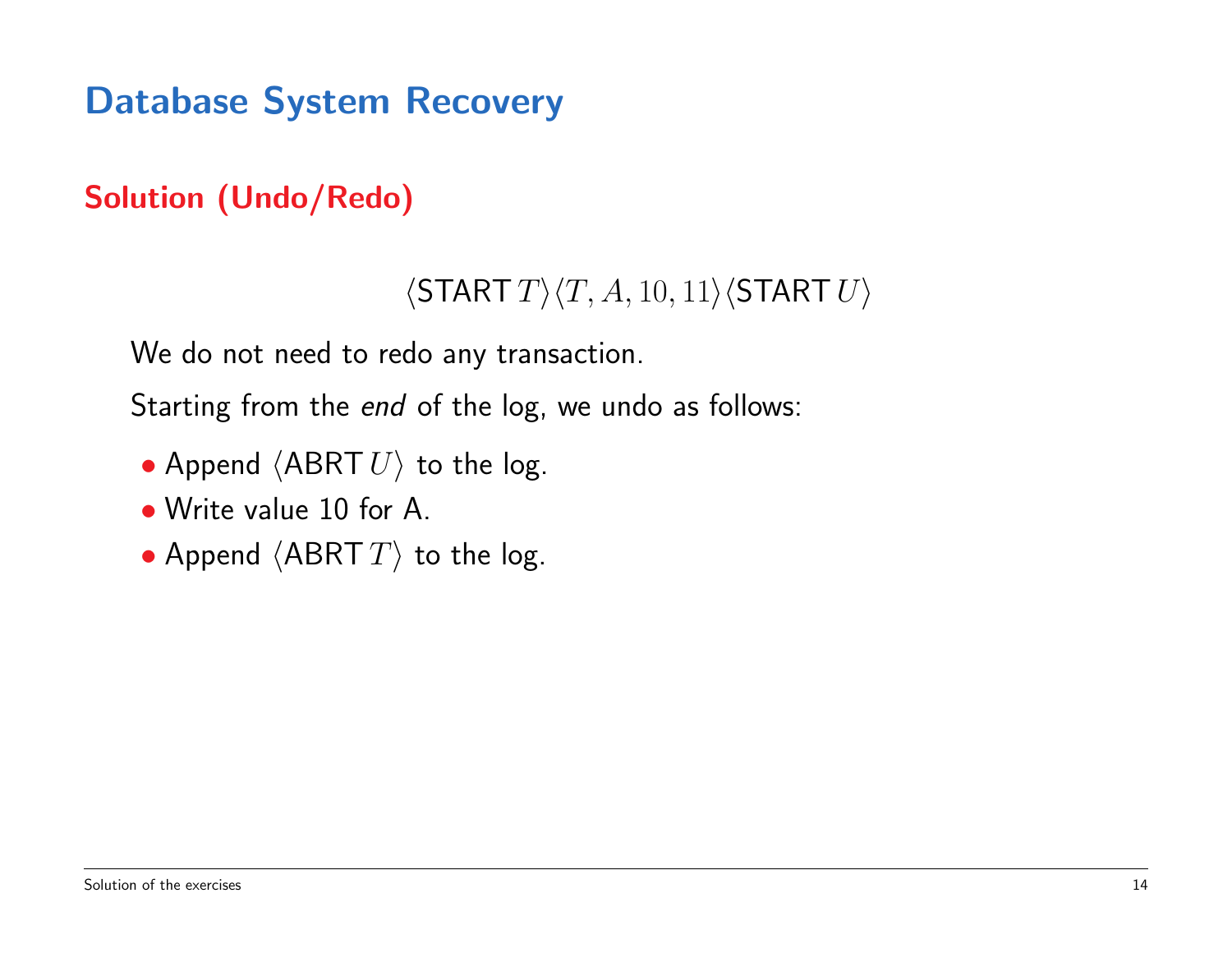#### Task:

Consider the following log, after a crash:

 $\langle$ START  $T\rangle\langle T, A, 10, 11\rangle\langle$ START  $U\rangle\langle U, B, 20, 21\rangle$  $\langle T, C, 30, 31\rangle \langle U, D, 40, 41\rangle \langle \text{COMMIT } U \rangle$ 

- What values might/must have been changed?
- How does the recovery manager get the database back to a consistent state?

Discuss for Undo-, Redo-, and Undo/Redo-logging.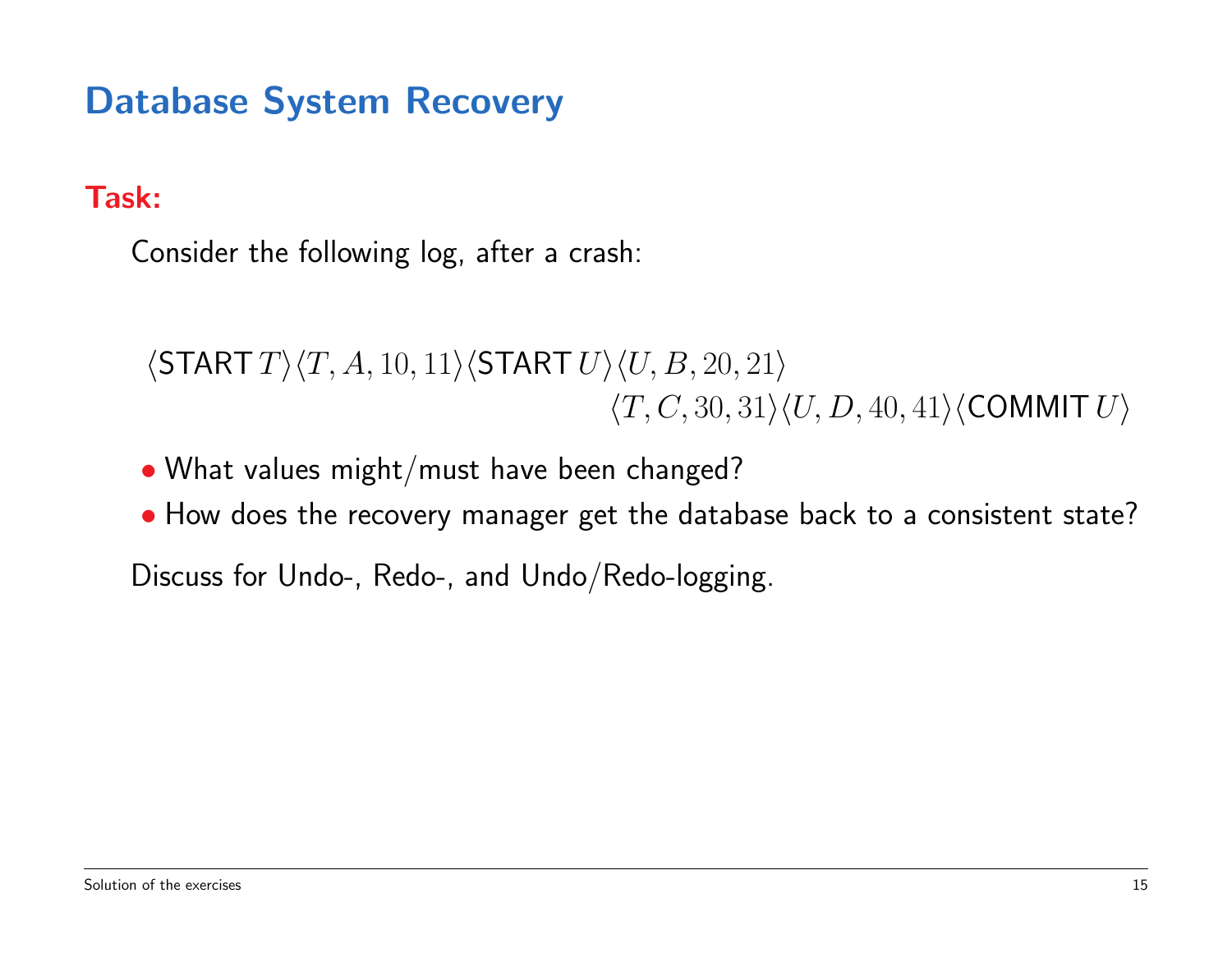Solution (Undo)

 $\langle$ START  $T\rangle\langle T, A, 10, 11\rangle\langle$ START  $U\rangle\langle U, B, 20, 21\rangle$  $\langle T, C, 30, 31\rangle \langle U, D, 40, 41\rangle \langle \text{COMMIT } U \rangle$ 

We first identify the transactions that we need to undo. Only transaction  $T$ must be undone.

By reading the log we can conclude that:

- $A$  might have had its value changed on disk.
- $\bullet$  B must have had its value changed on disk.
- $\bullet$  C might have had its value changed on disk.
- $\bullet$  D must have had its value changed on disk.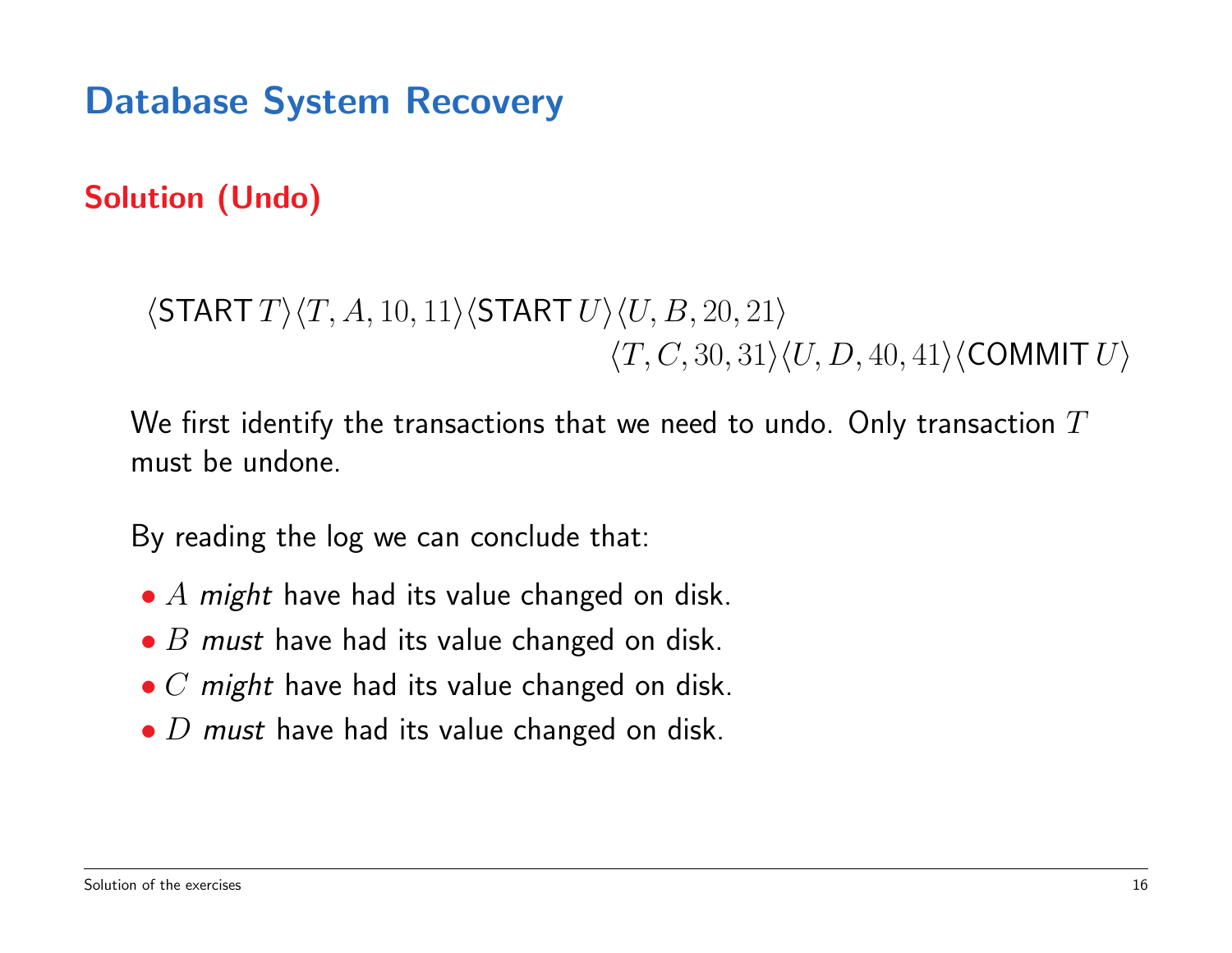Solution (Undo)

 $\langle$ START  $T\rangle\langle T, A, 10, 11\rangle\langle$ START  $U\rangle\langle U, B, 20, 21\rangle$  $\langle T, C, 30, 31\rangle \langle U, D, 40, 41\rangle \langle \text{COMMIT } U \rangle$ 

Starting from the *end* of the log:

- Ignore changes of transaction  $U$  altogether.
- Write value 30 for C.
- Write value 10 for A.
- Append  $\langle ABRT \, T \rangle$  to the log.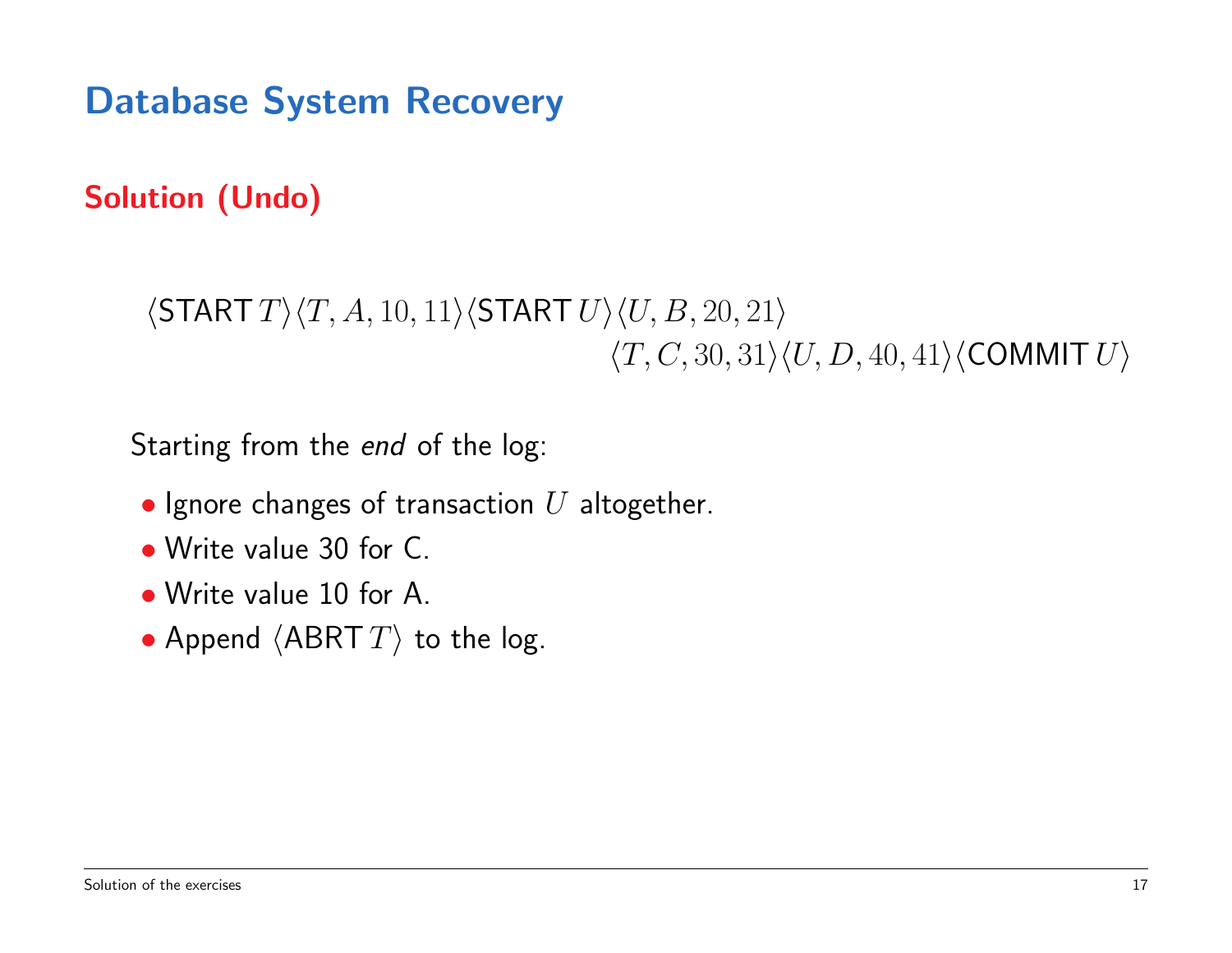Solution (Redo)

 $\langle$ START  $T\rangle\langle T, A, 10, 11\rangle\langle$ START  $U\rangle\langle U, B, 20, 21\rangle$  $\langle T, C, 30, 31\rangle \langle U, D, 40, 41\rangle \langle \text{COMMIT } U \rangle$ 

We first identify the transactions that we need to redo. Only transaction  $U$ must be redone.

By reading the log we can conclude that:

- $\bullet$  A cannot have had its value changed on disk.
- $\bullet$  *B might* have had its value changed on disk.
- $\bullet$   $C$  cannot have had its value changed on disk.
- $\bullet$  D might have had its value changed on disk.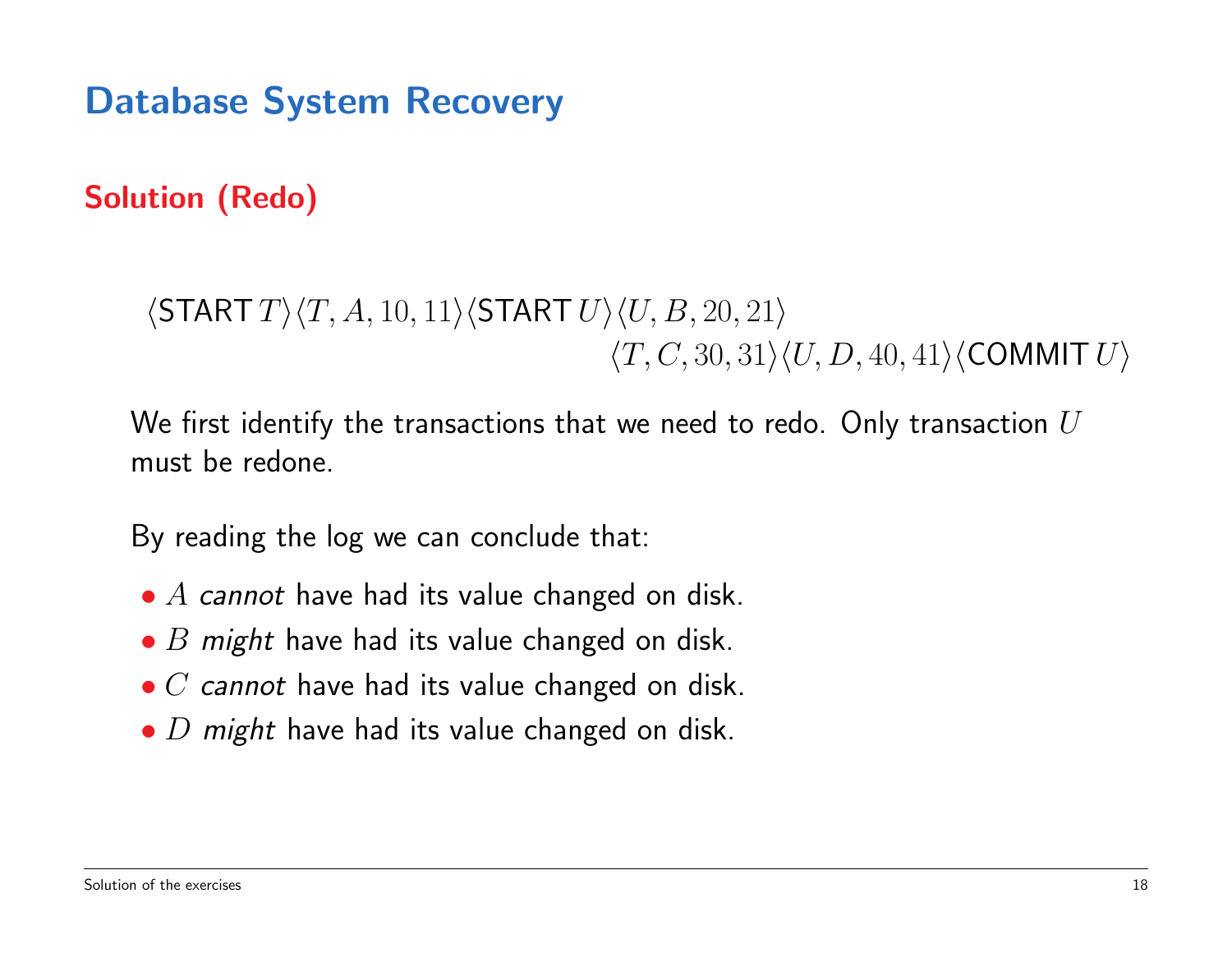Solution (Redo)

```
\langleSTART T\rangle\langle T, A, 10, 11\rangle\langleSTART U\rangle\langle U, B, 20, 21\rangle\langle T, C, 30, 31\rangle \langle U, D, 40, 41\rangle \langle \text{COMMIT } U \rangle
```
Starting from the *beginning* of the log:

- Ignore changes of transaction  $T$  altogether.
- Write value 21 for B.
- Write value 41 for D.
- Append  $\langle ABRT \, T \rangle$  to the log.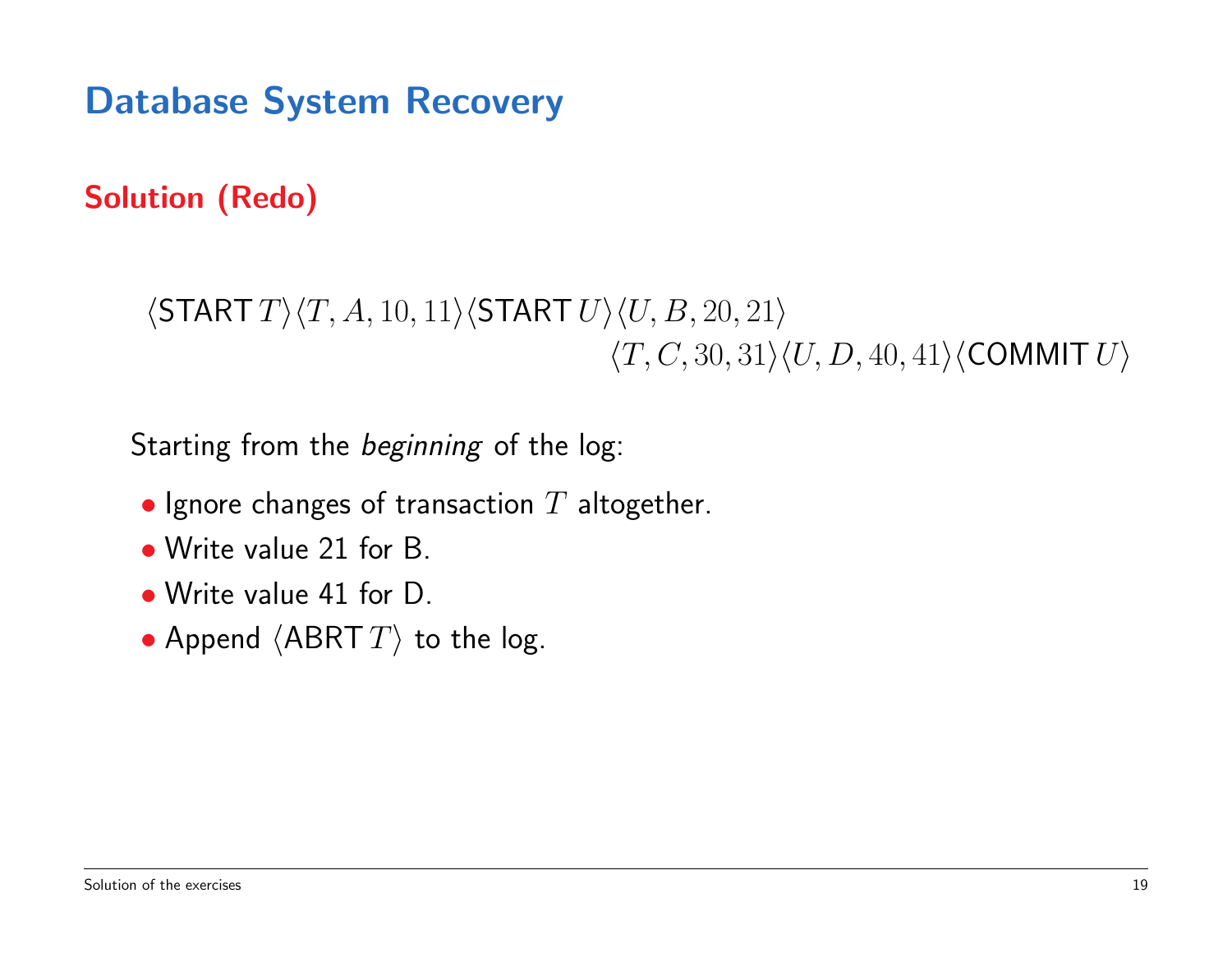Solution (Undo/Redo)

 $\langle$ START  $T\rangle\langle T, A, 10, 11\rangle\langle$ START  $U\rangle\langle U, B, 20, 21\rangle$  $\langle T, C, 30, 31\rangle \langle U, D, 40, 41\rangle \langle \text{COMMIT } U \rangle$ 

We first identify the transactions that we need to redo and those that we need to undo.  $U$  must be redone, while  $T$  must be undone.

By reading the log we can conclude that:

- $A$  might have had its value changed on disk.
- $\bullet$  *B might* have had its value changed on disk.
- $\bullet$  C might have had its value changed on disk.
- $\bullet$  D might have had its value changed on disk.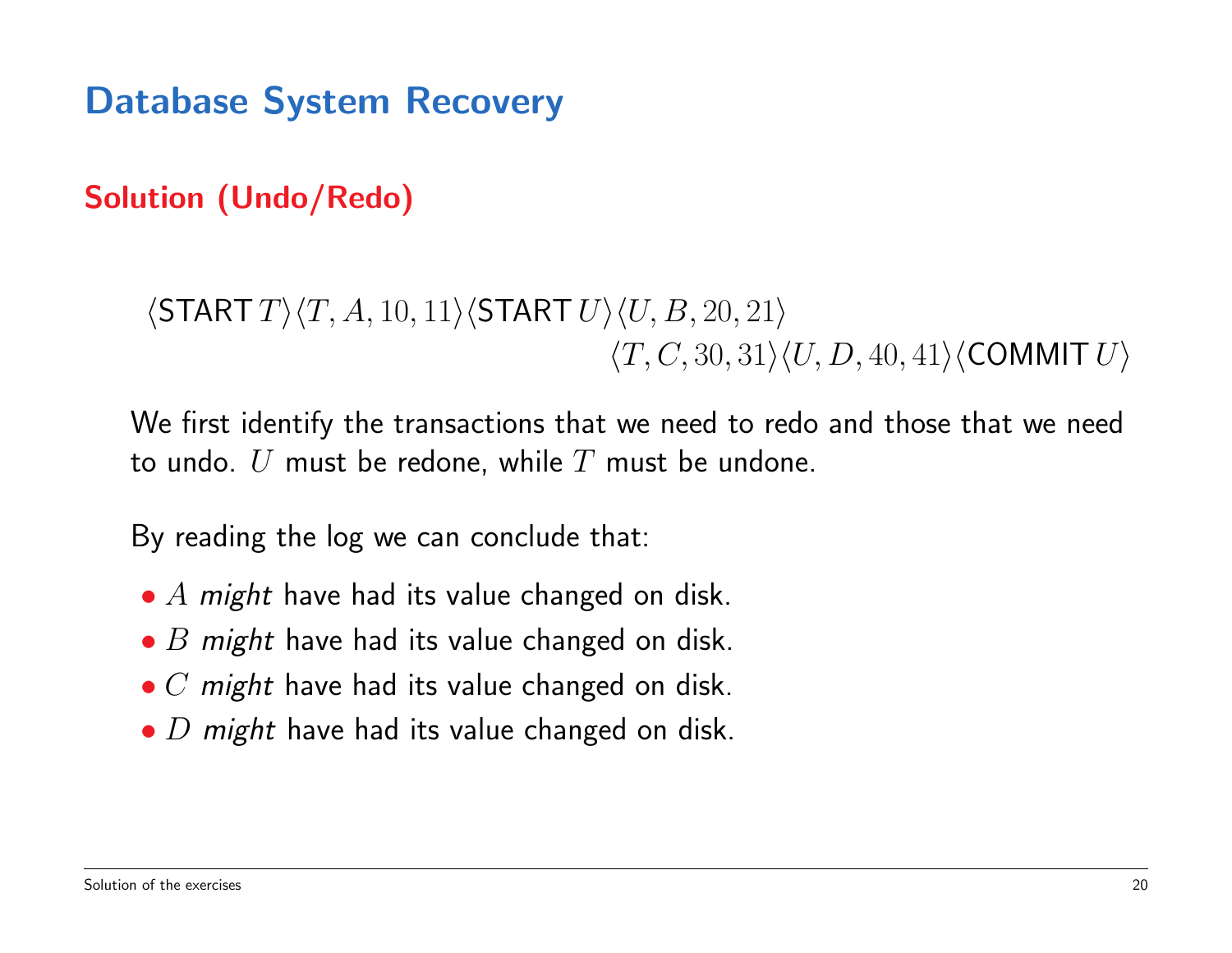Solution (Undo/Redo)

 $\langle$ START  $T\rangle\langle T, A, 10, 11\rangle\langle$ START  $U\rangle\langle U, B, 20, 21\rangle$  $\langle T, C, 30, 31\rangle \langle U, D, 40, 41\rangle \langle \text{COMMIT } U \rangle$ 

Starting from the *end* of the log (undo):

- Ignore changes of transaction  $U$  altogether.
- Write value 30 for C.
- Write value 10 for A.
- Append  $\langle ABRT \ T\rangle$  to the log.

Then, starting from the *beginning* of the log (redo):

- Ignore changes of transaction  $T$  altogether.
- Write value 21 for B.
- Write value 41 for D.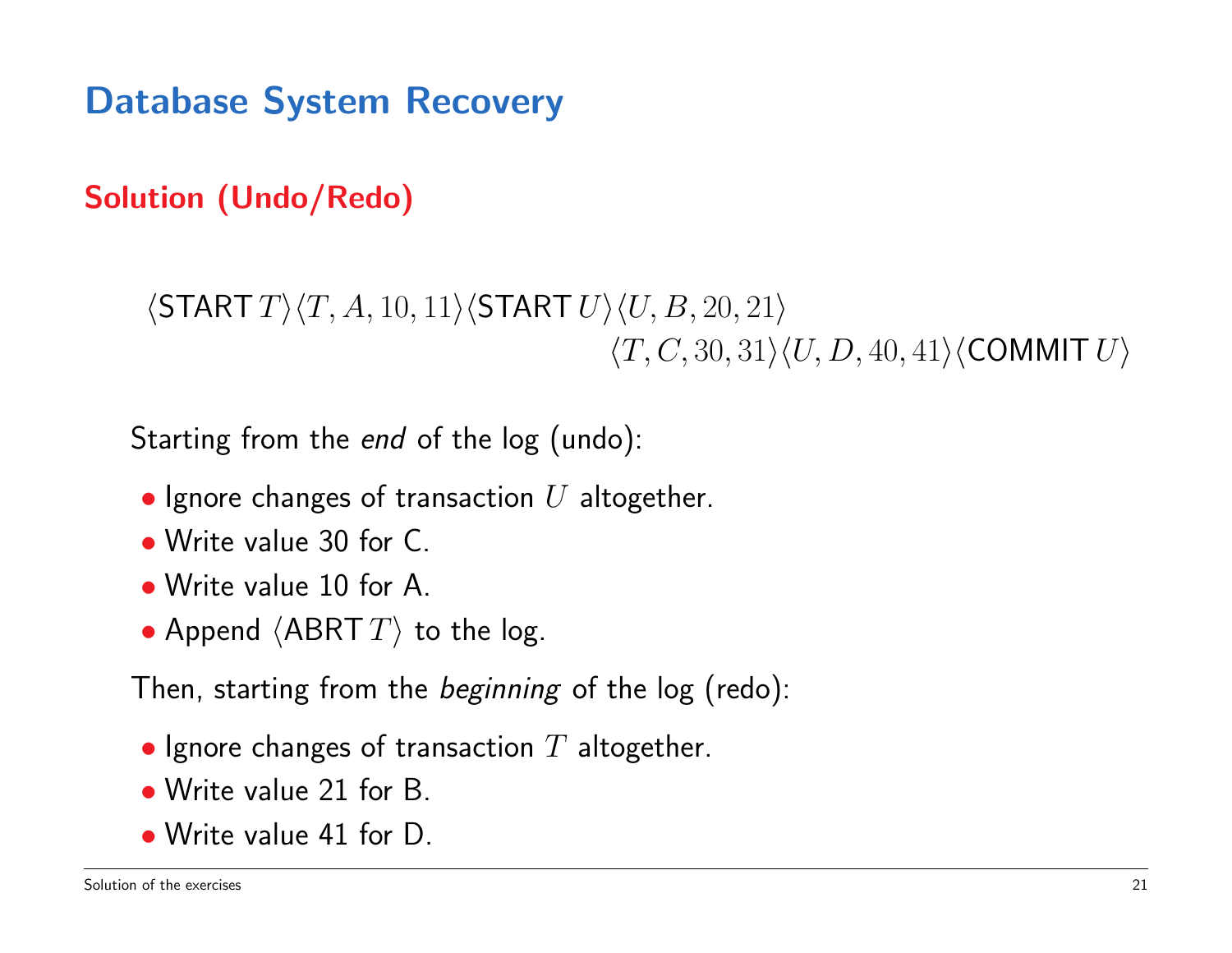Task:

Consider the following log, where a checkpoint start has been added:

 $\langle$ START  $S\rangle$  $\langle S, A, 60\rangle$  $\langle$ COMMIT  $S\rangle$  $\langle$ START  $T\rangle$  $\langle T, A, 10\rangle$  $\langle$ CKPT START $\rangle$  $\langle$ START  $U\rangle$  $\langle U, B, 20\rangle$  $\langle T, C, 30\rangle$  $\langle$ START  $V\rangle$  $\langle U, D, 40 \rangle \langle V, F, 70 \rangle \langle \text{COMMIT } U \rangle \langle T, E, 50 \rangle$  $\langle$  COMMIT  $T \rangle$   $\langle V, B,$  80 $\rangle$   $\langle$  COMMIT  $V \rangle$ 

- When is  $\langle$  CKPT END $\rangle$  written?
- What happens if a crash occurs? (for each possible point at which a crash can occur)

Discuss for Undo-, Redo-, and Undo/Redo-logging.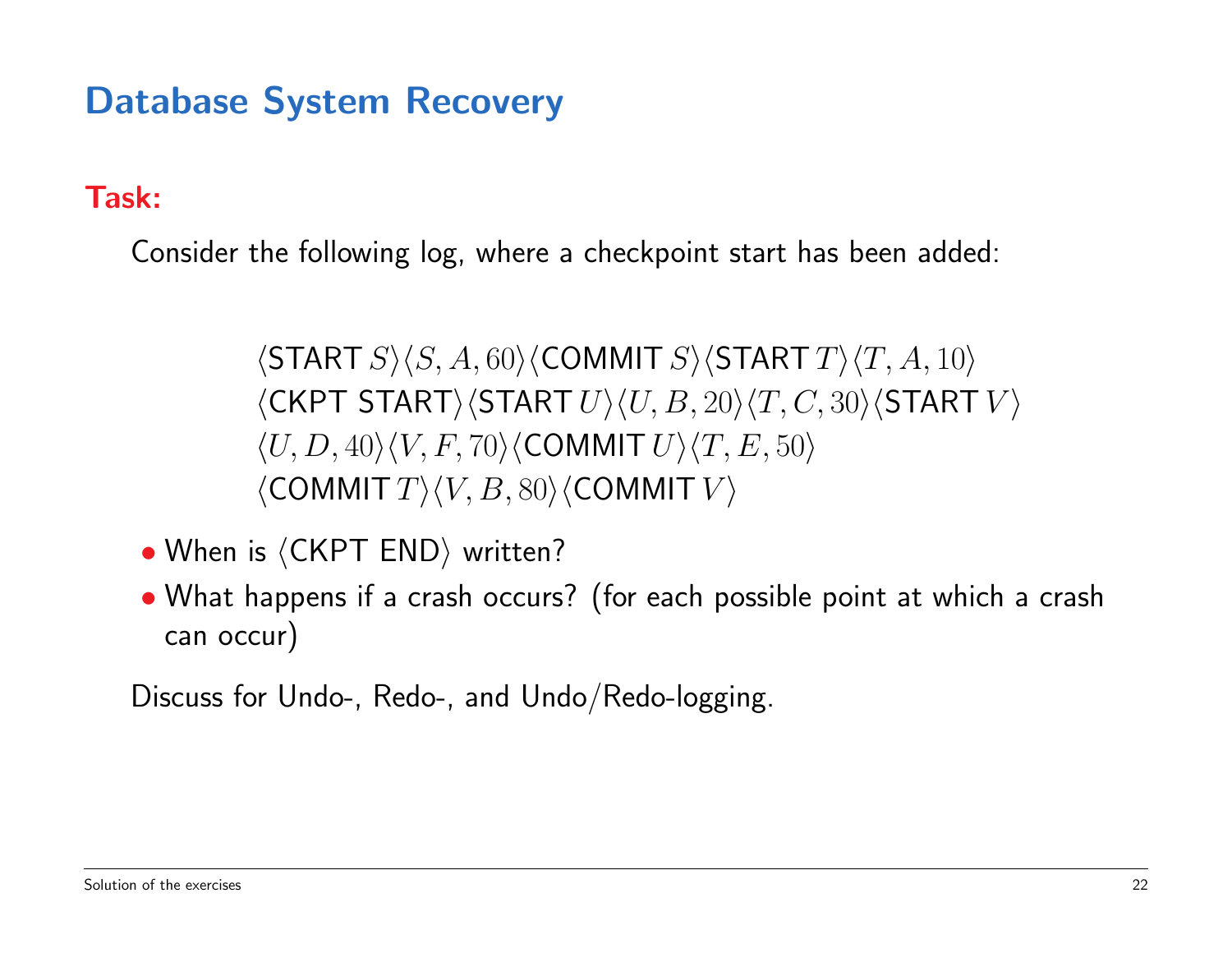### Solution (Undo)

 $\langle$ START  $S\rangle$  $\langle S, A, 60\rangle$  $\langle$ COMMIT  $S\rangle$  $\langle$ START  $T\rangle$  $\langle T, A, 10\rangle$  $\langle$ CKPT START $\rangle$  $\langle$ START  $U\rangle$  $\langle U, B, 20\rangle$  $\langle T, C, 30\rangle$  $\langle$ START  $V\rangle$  $\langle U, D, 40 \rangle \langle V, F, 70 \rangle \langle \text{COMMIT } U \rangle \langle T, E, 50 \rangle$  $\langle$  COMMIT  $T \rangle$   $\langle V, B,$  80 $\rangle$   $\langle$  COMMIT  $V \rangle$ 

- The checkpoint entry identifies the transactions that are currently *active*. Hence, the checkpoint entry is  $\langle$ CKPT START  $(T)\rangle$ .
- Every one of these active transactions must commit before writing  $\langle$ CKPT END $\rangle$ . We can write  $\langle$ CKPT END $\rangle$  right after  $\langle$ COMMIT  $T\rangle$ .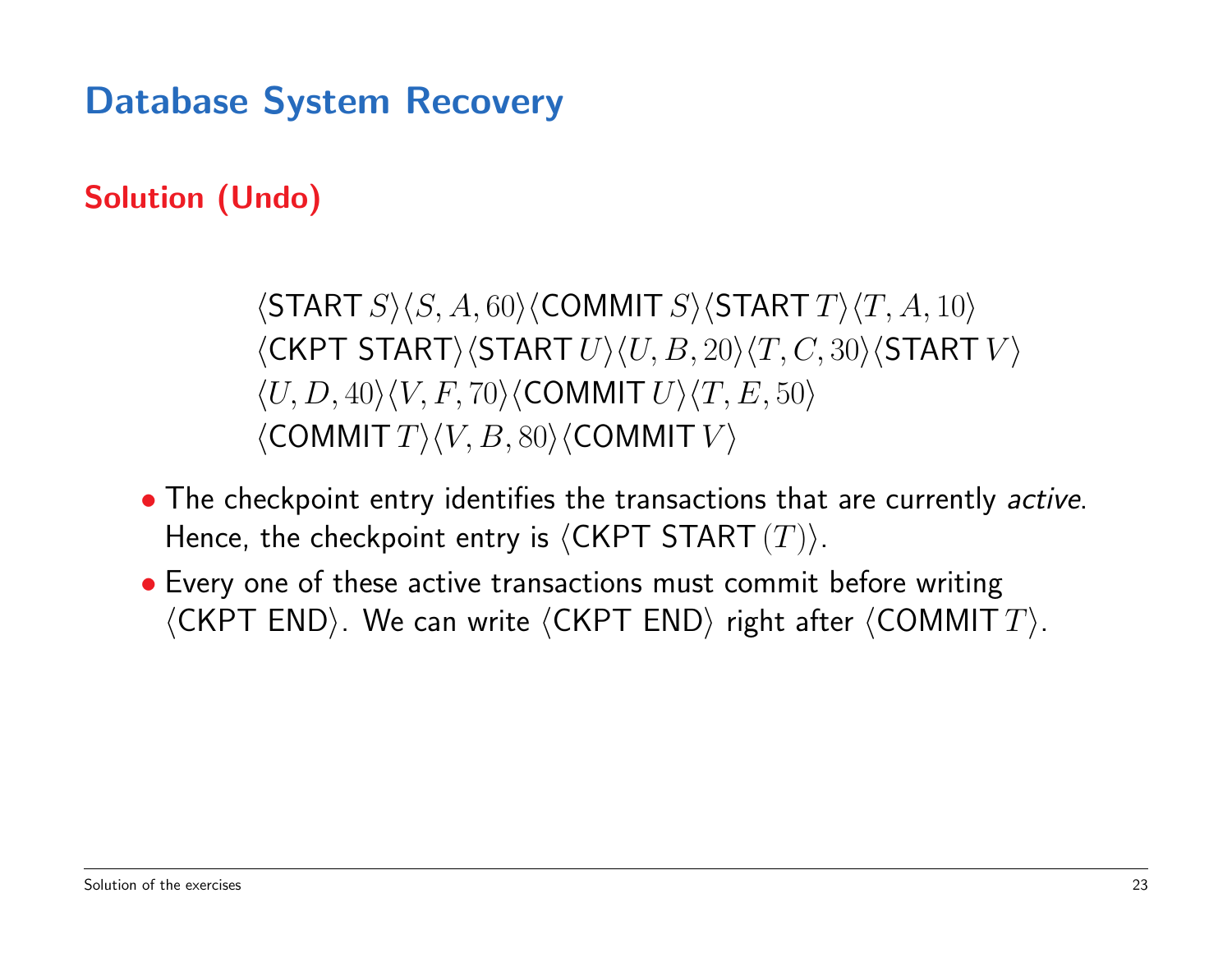### Solution (Undo)

 $\langle$ START  $S\rangle$  $\langle S, A, 60\rangle$  $\langle$ COMMIT  $S\rangle$  $\langle$ START  $T\rangle$  $\langle T, A, 10\rangle$  $\langle$ CKPT START $\rangle$  $\langle$ START  $U\rangle$  $\langle U, B, 20\rangle$  $\langle T, C, 30\rangle$  $\langle$ START  $V\rangle$  $\langle U, D, 40 \rangle \langle V, F, 70 \rangle \langle \text{COMMIT } U \rangle \langle T, E, 50 \rangle$  $\langle$  COMMIT  $T \rangle$   $\langle V, B,$  80 $\rangle$   $\langle$  COMMIT  $V \rangle$ 

The recovery depends on whether we first meet  $\langle$ CKPT END $\rangle$  or  $\langle$ CKPT START $\rangle$ :

- $\bullet$  if  $\langle$  CKPT END $\rangle$  was written last, we only need to consider the log up to  $\langle$ CKPT START $(T)$ ).
- if  $\langle$  CKPT START  $(T)\rangle$  was written last, we need to consider the log up to  $\langle \textsf{START}\ T\rangle$ , as it was the only *active* transaction.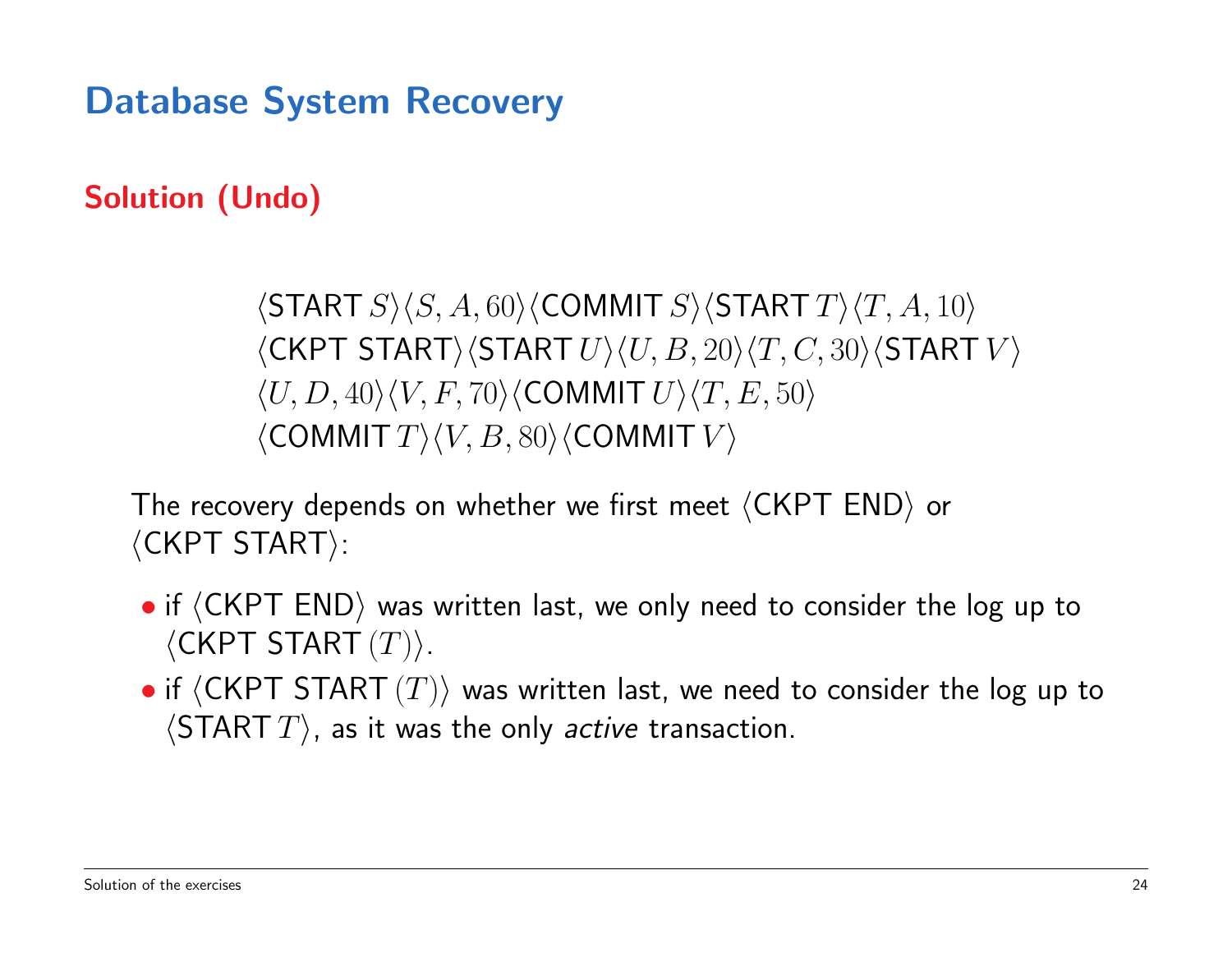### Solution (Redo)

 $\langle$ START  $S\rangle$  $\langle S, A, 60\rangle$  $\langle$ COMMIT  $S\rangle$  $\langle$ START  $T\rangle$  $\langle T, A, 10\rangle$  $\langle$ CKPT START $\rangle$  $\langle$ START  $U\rangle$  $\langle U, B, 20\rangle$  $\langle T, C, 30\rangle$  $\langle$ START  $V\rangle$  $\langle U, D, 40 \rangle \langle V, F, 70 \rangle \langle \text{COMMIT } U \rangle \langle T, E, 50 \rangle$  $\langle$  COMMIT  $T \rangle$   $\langle V, B,$  80 $\rangle$   $\langle$  COMMIT  $V \rangle$ 

- The checkpoint entry identifies the transactions that are currently *active*. Hence, the checkpoint entry is  $\langle$ CKPT START  $(T)\rangle$ .
- We first write blocks from transaction that were commited at  $\langle$  CKPT START $\rangle$  to the disk.
- We only write  $\langle$  CKPT END $\rangle$  after these blocks.
- We cannot predict when the dirty blocks will be written on disk:  $\langle$ CKPT END $\rangle$  can occur anywhere after  $\langle$ CKPT START $\rangle$ .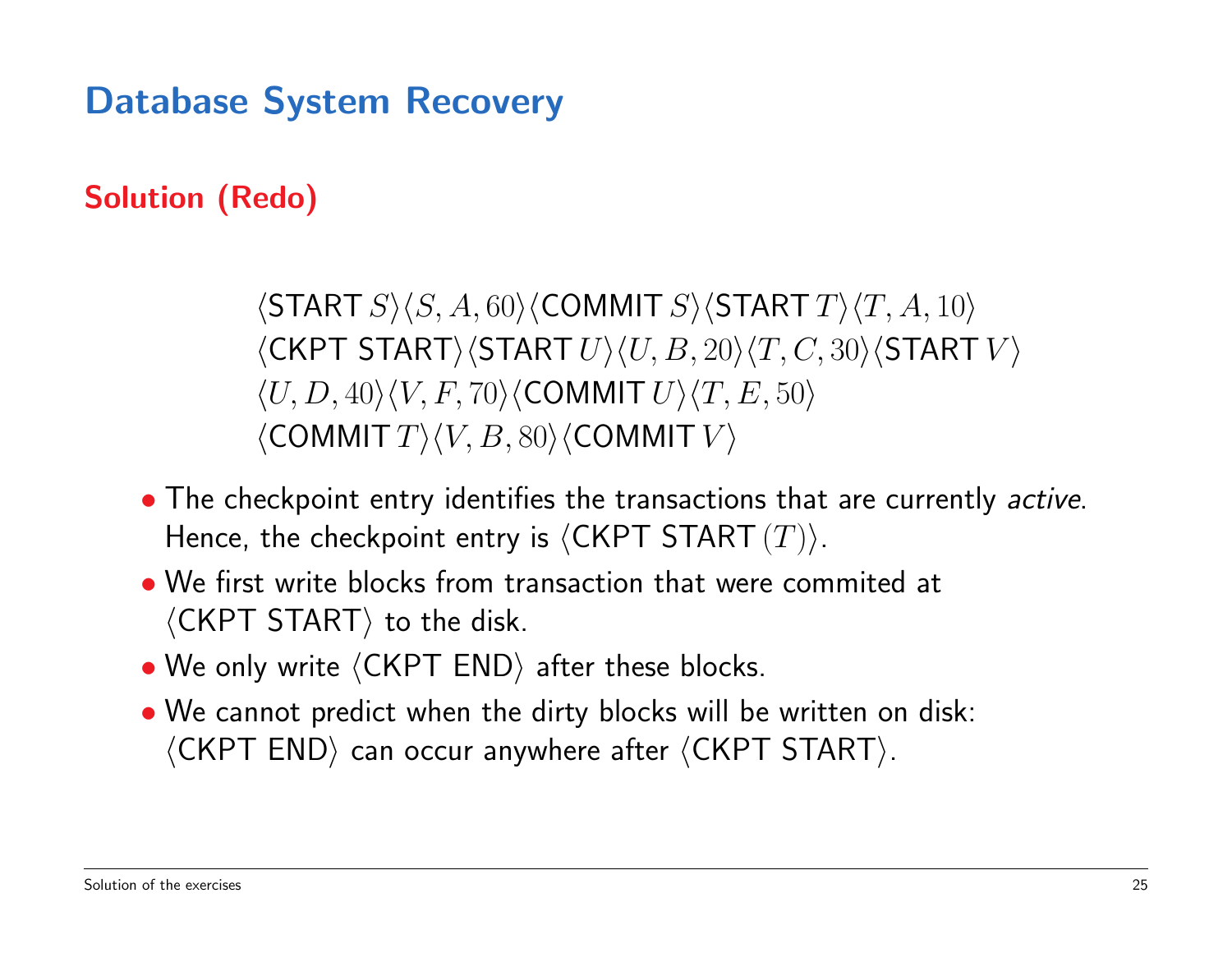### Solution (Redo)

 $\langle$ START  $S\rangle$  $\langle S, A, 60\rangle$  $\langle$ COMMIT  $S\rangle$  $\langle$ START  $T\rangle$  $\langle T, A, 10\rangle$  $\langle$ CKPT START $\rangle$  $\langle$ START  $U\rangle$  $\langle U, B, 20\rangle$  $\langle T, C, 30\rangle$  $\langle$ START  $V\rangle$  $\langle U, D, 40 \rangle \langle V, F, 70 \rangle \langle \text{COMMIT } U \rangle \langle T, E, 50 \rangle$  $\langle$  COMMIT  $T \rangle$   $\langle V, B, 80 \rangle$   $\langle$  COMMIT  $V \rangle$ 

The recovery depends on whether we the last checkpoint entry was  $\langle$ CKPT END $\rangle$  or  $\langle$ CKPT START  $(T)\rangle$ :

- if  $\langle$  CKPT END $\rangle$  was written last, we know that transaction  $S$  was fully written. The transactions that were active at  $\langle$  CKPT START  $(T)\rangle$  or started later and that have committed must be redone (that is,  $T$ ,  $U$ , and  $V$ , depending on the place of the crash).
- if  $\langle$  CKPT START  $(T)\rangle$  was written last, the checkpoint does not help. We need to go back to the previous completed checkpoint, or to the beginning of the log.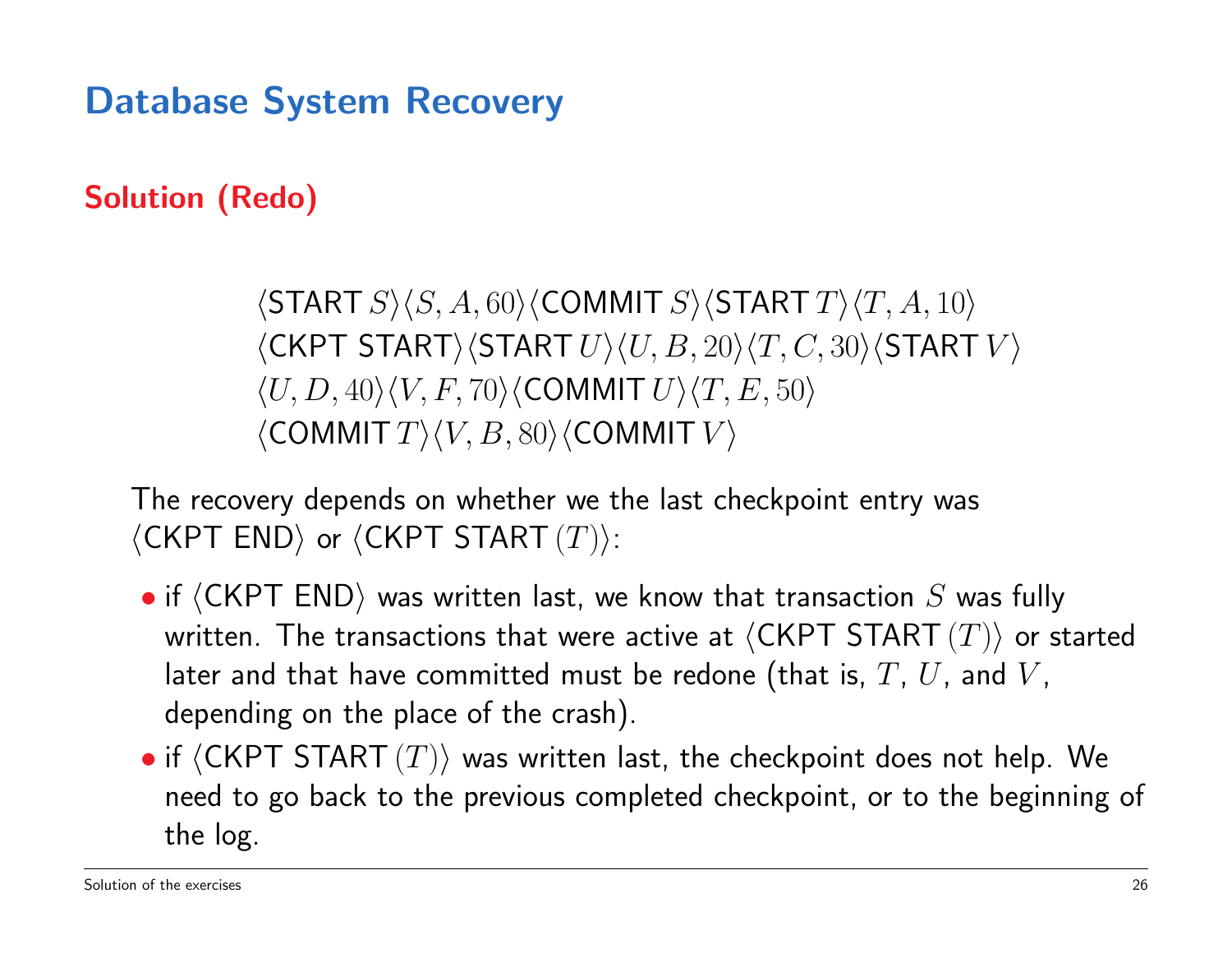#### Solution (Undo/Redo)

 $\langle$ START  $S\rangle$  $\langle S, A, 60\rangle$  $\langle$ COMMIT  $S\rangle$  $\langle$ START  $T\rangle$  $\langle T, A, 10\rangle$  $\langle$ CKPT START $\rangle$  $\langle$ START  $U\rangle$  $\langle U, B, 20\rangle$  $\langle T, C, 30\rangle$  $\langle$ START  $V\rangle$  $\langle U, D, 40 \rangle \langle V, F, 70 \rangle \langle \text{COMMIT } U \rangle \langle T, E, 50 \rangle$  $\langle$  COMMIT  $T \rangle$   $\langle V, B,$  80 $\rangle$   $\langle$  COMMIT  $V \rangle$ 

- The checkpoint entry identifies the transactions that are currently *active*. Hence, the checkpoint entry is  $\langle$ CKPT START  $(T)\rangle$ .
- All dirty blocks are written to disk first.
- We only write  $\langle CKPTEND \rangle$  after these blocks.
- We cannot predict when the dirty blocks will be written on disk:  $\langle$ CKPT END $\rangle$  can occur anywhere after  $\langle$ CKPT START $\rangle$ .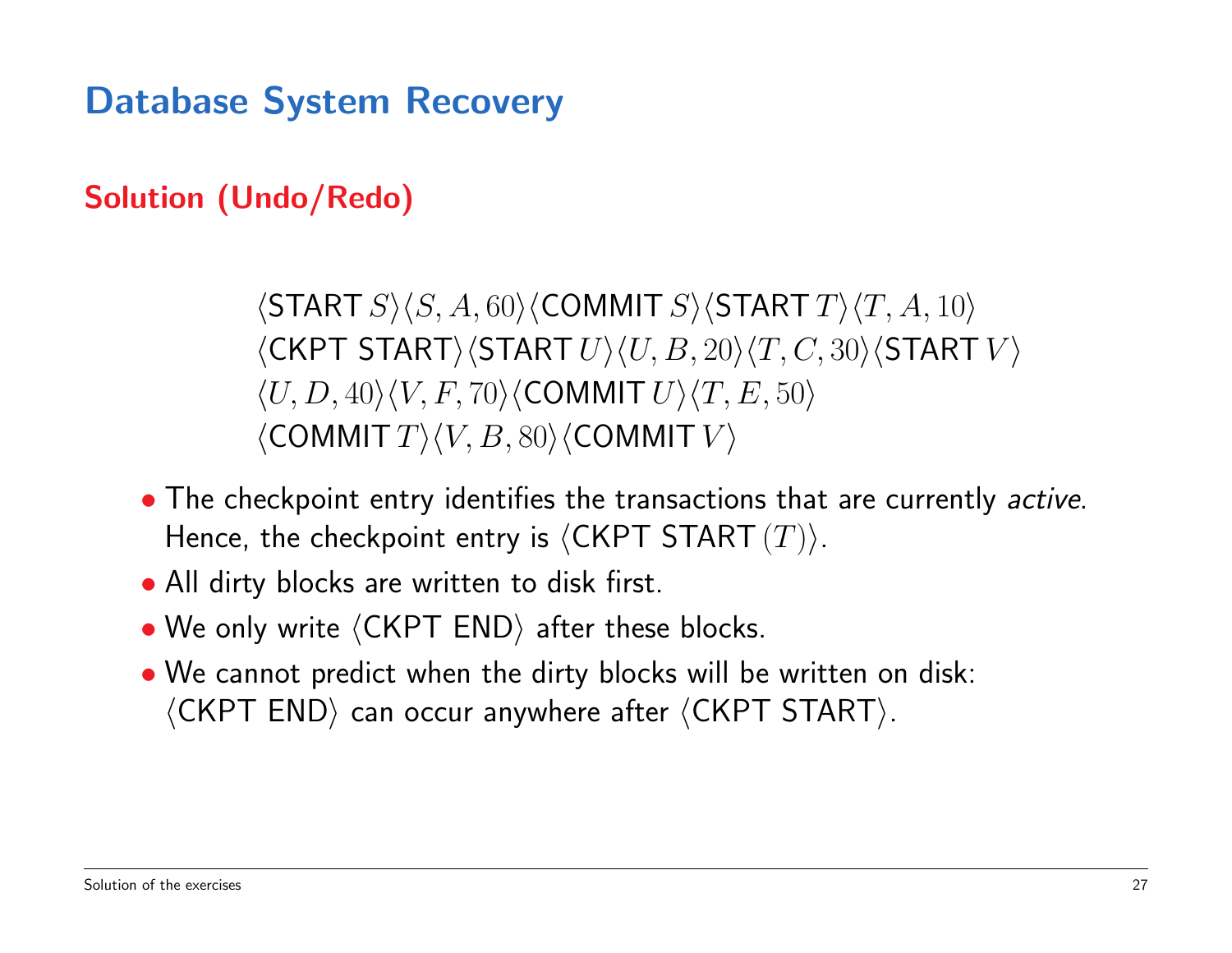#### Solution (Undo/Redo)

 $\langle$ START  $S\rangle$  $\langle S, A, 60\rangle$  $\langle$ COMMIT  $S\rangle$  $\langle$ START  $T\rangle$  $\langle T, A, 10\rangle$  $\langle$ CKPT START $\rangle$  $\langle$ START  $U\rangle$  $\langle U, B, 20\rangle$  $\langle T, C, 30\rangle$  $\langle$ START  $V\rangle$  $\langle U, D, 40 \rangle \langle V, F, 70 \rangle \langle \text{COMMIT } U \rangle \langle T, E, 50 \rangle$  $\langle$  COMMIT  $T \rangle$   $\langle V, B,$  80 $\rangle$   $\langle$  COMMIT  $V \rangle$ 

The recovery depends on whether we the last checkpoint entry was  $\langle$ CKPT END $\rangle$  or  $\langle$ CKPT START  $(T)\rangle$ :

- if  $\langle$  CKPT END $\rangle$  was written last, we know that all the dirty buffers were written to disk. We only need to redo transactions from  $\langle$  CKPT START  $(T)\rangle$ , but we also need to undo transactions that were active at  $\langle$ CKPT START  $(T)\rangle$ . Hence, we may need to go back to  $\langle$ START  $T\rangle$  when undoing.
- if  $\langle$  CKPT START  $(T)\rangle$  was written last, the checkpoint does not help. We need to go back to the previously completed checkpoint, or to the beginning